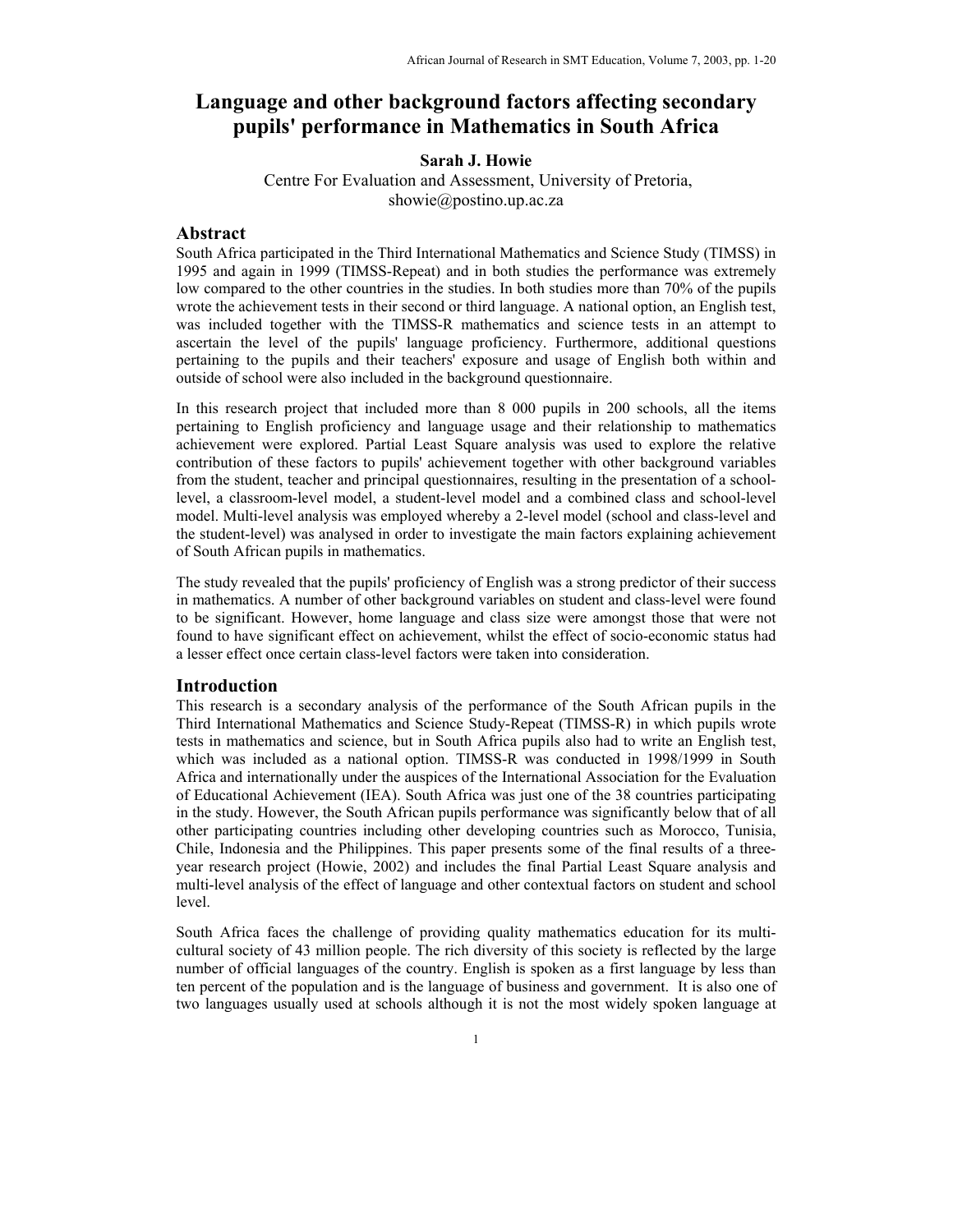home. However, the issue around the language policy for teaching and learning has become a sensitive and controversial topic in South Africa just as it is in many other post-colonial countries.

# **Objectives of the study**

The research reported here concentrates on the final outcomes of the exploration of the performance of the South African pupils in mathematics and most especially the relationship between mathematics achievement and pupils' proficiency in English. The factors relating to the pupils performance in mathematics and English language proficiency were explored in relation to the background information that was also collected from the pupils, teachers and principals of the schools included in the study.

The following research questions addressed in this paper are:

- 1. What is the effect of language on South African pupils performance in mathematics?
- 2. How does the effect of language relate to other background variables collected at school and student level?

The extent of the pupils' aptitude in English and mathematics was analysed. Every South African pupil in TIMSS-R completed a standardised written skills and language usage test (HSRC, 1990). The performance of the pupils in this test indicates a measure of language proficiency in English. As English language proficiency in South Africa is correlated with other important background variables due to the nature of the country's political past, other background variables were explored and included in a multilevel model developed to address the second research question.

### **Literature review**

A number of reports and articles have been written on the status of mathematics (and science) education in South Africa (Arnott & Kubeka, 1997; Kahn, 1993; Taylor & Vinjevold, 1999; amongst others). Many have commented the poor results achieved in the mathematics matriculation examinations. However, there have been no national surveys on secondary pupils' achievement in mathematics conducted by the Department of Education or other government departments. Only in 2001, was the decision made to introduce sample-based national assessments at grades 3, 6 and 9 levels to provide policymakers with information regarding the effectiveness of the education system. Research conducted, that included achievement data, were case studies on local and regional samples (see Maja, Du Plooy, & Swanepoel, 1999; Monyana, 1996; Rakgokong, 1994; amongst others), which were not nationally representative samples resulting in limited inferences being made from the data.

However, a number of factors have been reported pertaining to the poor performance of pupils in the matriculation examinations and in general (Adler, 1998; Arnott & Kubeka, 1997; Kahn, 1993; Monyana, 1996; Setati & Adler, 2000; Taylor & Vinjevold, 1999). These include: inadequate subject knowledge of teachers, inadequate communication ability of pupils and teachers in the language of instruction, lack of instructional materials, difficulties experienced by teachers to manage activities in classrooms, the lack of professional leadership, pressure to complete examination driven syllabi, heavy teaching loads, overcrowded classrooms, poor communication between policy-makers and practitioners, as well as lack of support due to a shortage of professional staff in the ministries of education. Most of these were reported on the basis of classroom observations and discussions with teachers and other stakeholders. Only Monyana (1996) collected data for the purpose of analysing the factors that had an effect on mathematics performance and utilised inferential statistics. However, there is a study involving data from 100 schools as part of the Quality Learning Project that has also collected background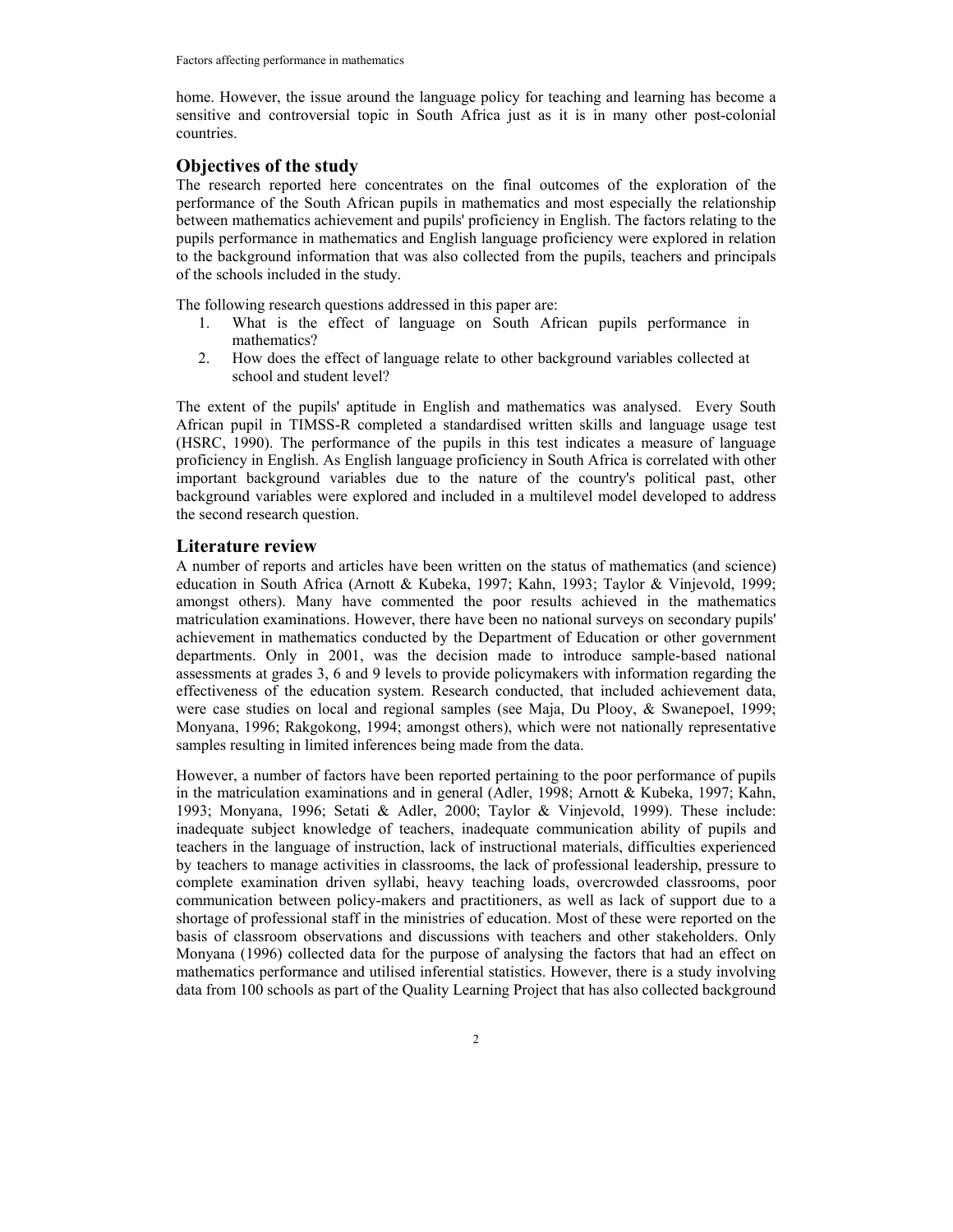data in order to infer reasons for pupils' performance in mathematics (and science) (see Prinsloo, Kanjee, Pfeiffer & Howie, 2001). In the Third International Mathematics and Science Study (TIMSS) conducted in 1995, the performance of the South African pupils was significantly below that of all the other 40 participants in the study (Howie, 1997; Howie  $\&$ Hughes, 1998). TIMSS provided South Africa with the first national representative overview of how South African pupils were performing in mathematics (and science). However, there were significant language and communication problems with South African pupils learning mathematics in a second language. Pupils in all three Grades (7,8,12) showed a lack of understanding of both mathematics questions, and an inability to communicate their answers in instances where they did understand the questions. Pupils performed particularly badly in questions requiring a written answer.

Internationally, research addressing factors related to achievement in mathematics was found using data from, for example Belgium (van den Broek & van Damme, 2001), and Eastern Europe (Vari, 1997), but most were found in the USA (Sojourner and Kushner, 1997; Teddlie & Reynolds, 2000, amongst others). No studies were found either nationally or internationally that attempt to link English Language proficiency to mathematics achievement at secondary level using such a comprehensive dataset with data on pupil, class and school levels.

Studies regarding the effects of language on mathematics achievement appear to indicate the importance of language in achievement generally, including mathematics (Berry, 1995; Clarkson, 1991; Tartre & Fennema, 1995; Young, 1997) and science (Mosoeunyane, 2001; Abraham & Rambuda, 2001; Torres & Zeidler, 2002). There seems to be sufficient evidence internationally and some evidence locally to warrant the assessment of language and its relationship to mathematics on a large scale in South Africa.

Clearly there are many factors that have been found on school, class and student levels to have positive and negative effects on mathematics achievement (see Howie, 2002, for a comprehensive discussion). Here summary conclusions are presented in which only references to African research and/or pertaining to less developed countries are included.

The factors on *student level* discussed in the literature included: socio-economic status (Afrassa, 1998; Cherian, 1992; Howie & Pietersen, 2001, amongst others), books in the home, parental education, parents occupation (Afrassa, 1998; Eshetu, 1988, Gennet, 1991), parental relationships (Eshetu, 1988), parental pressure, parent's self-concept, pupils' attitudes to mathematics, family size (Behutiye & Wagner, 1995), jobs in the home (Deresse, Wagner  $\&$ Alemaychu, 1990; Daniel, 1995), pupils' aspirations, peer group attitudes, pupils' self concept (Howie & Wedepohl, 1997), self expectations, pupils' anxiety (Maqsud & Klalique, 1991), enjoyment of mathematics, attitudes towards maths (Sayers, 1994), reading ability, gender (Afrassa, 1998), age, attitudes towards teachers (Georgewill, 1990), time spent on homework (Afrassa, 1998). Of these most were investigated in this study as well. The exceptions are parents' occupations, parental relationships, parents' self-concept, pupil anxiety, cognitive ability, reading ability and attitudes to teachers. This omission is not because they are not important, but rather due to the limitations of the dataset that was used.

On *classroom level*, factors found in the literature were the learning environment, teacher's characteristics (including gender) (Monyana, 1996), teacher's personality, streaming, computers, teachers' competence (Georgewill, 1990; Taylor & Vinjevold, 1999), teacher's confidence, education background, teacher's qualifications (Arnott & Kubeka, 1997; Mpofana, 1989), teachers' methods, class size (Cohn & Rossmiller, 1987), time on task, disruptions in class, calculators, content coverage, and assessment. Of these factors, most were explored in the study, the only exceptions being teacher's personality and content coverage. The former not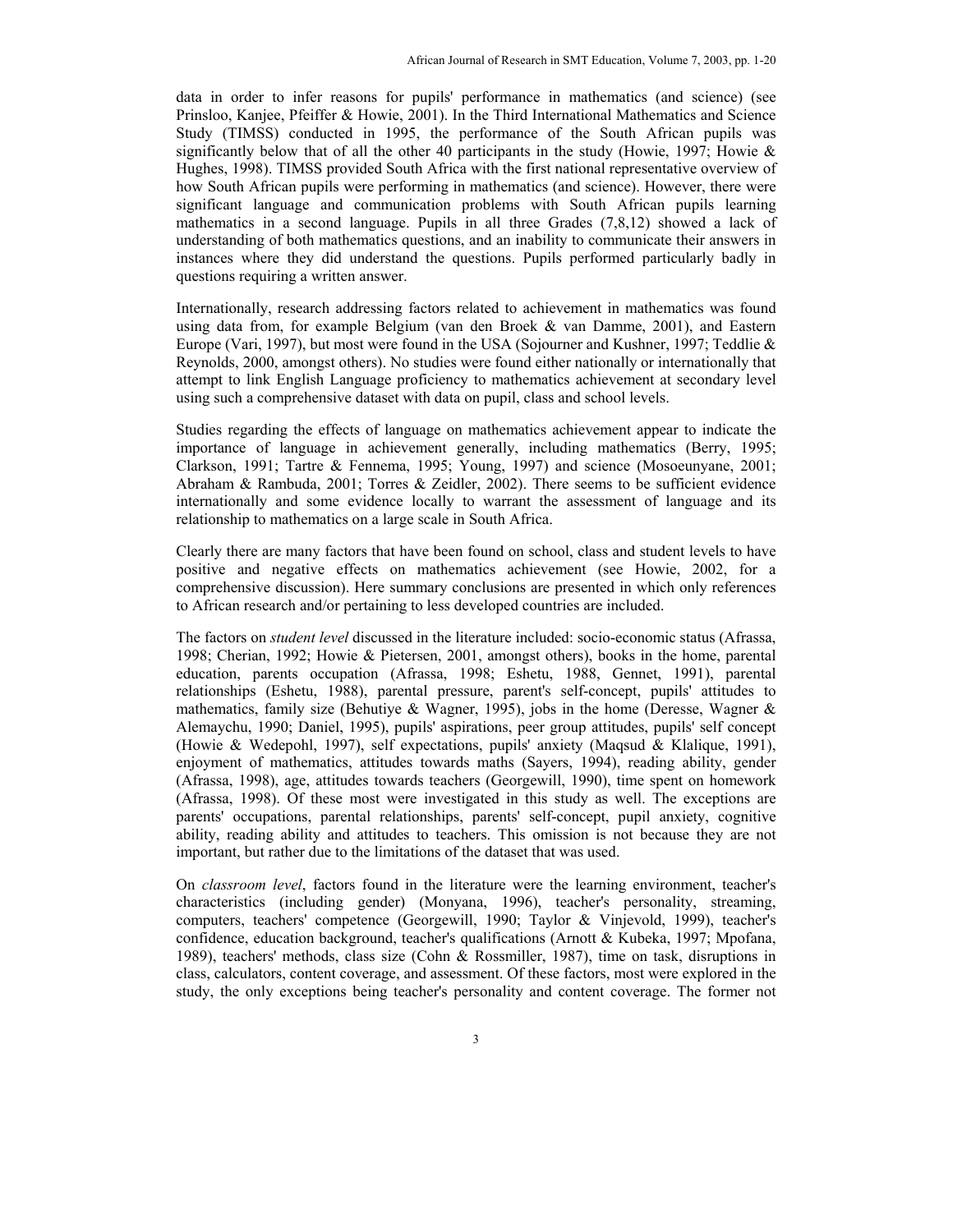having been included in the questionnaires and the latter due to data problems where the data could not be recovered.

Finally on *school-level* a number of factors have been investigated in previous studies. These included textbooks, teacher quality, time on task, leadership, organisation, management (Riddell, 1997), decision-making, within-school hierarchy, communication, school size, professional development (Cohn & Rossmiller, 1987), location, commitment, and the controlled environment. In this study, only textbooks, time on task, leadership, decision-making, school size and location were explored, as the other factors were not included in the data collection.

#### **Theoretical framework**

In order to address the objectives of the study, a conceptual model was developed for this research. This model was to allow for the exploration of contextual factors within different levels influencing pupils' achievement in mathematics within the context of South Africa. A summary of the model description is given here whilst a complete description can be found in Howie (2002).

The model was informed largely by Shavelson, McDonnell and Oakes, 1987, as well as other literature discussed in the previous section. The model presents the education system in terms of inputs (including contexts), processes and outputs. The inputs are the policy-related contexts on a national, provincial and local level from which the intended curriculum (in the meaning of what should be taught in schools and learned by the pupils) is also designed and developed. They also include the antecedents: the economic, physical and human resources supplied to different levels of the system; the characteristics of the teachers and the background of the pupils. Inputs into the system affect all the processes of education, which may also be seen as the practice in education. Different processes (relating to what is taught and how it is taught) take place within the districts, schools, and inside the classrooms in terms of the implemented curriculum (in the meaning of what is actually being taught in the classrooms), teaching (in the meaning of the context and conditions under which teachers work) and instruction. The outputs, also seen as the outcomes, eventuate in terms of the achievement of learners in specific subjects such as mathematics; participation in class and school activities, and finally learners' attitudes towards subjects and schooling and aspirations for the future. It is expected that, due to the dynamics of the processes included in the model, there will also be indirect benefits and outcomes, such as improved learner participation partly due to improved curriculum quality.

The model serves as an important theoretical and conceptual basis for the analysis of the TIMSS-R data. As the data were collected on a number of education levels, namely, school, classroom and learner level, the model serves as a guide to explore the causal links for the learners' achievement.

#### **Research design**

The research was divided into two phases. Phase one concentrated on describing the South African pupils' performance in mathematics and provided descriptive information regarding the background characteristics of the pupils, their mathematics teachers and the schools that they attended. However, this is not the focus of this paper and can be found in Howie (2002).

The second phase was an exploratory and analytical phase of the study focusing on the secondary analysis of the TIMSS-R data related to mathematics achievement and a summary of the methods as well as the findings are discussed in this paper. The data were explored to investigate the reasons for the pupils' performance and to explore the inter-relationships of achievement and the background variables revealed by pupils, teachers and the school principal. In particular, the exploratory part of the study was to determine the factors that influence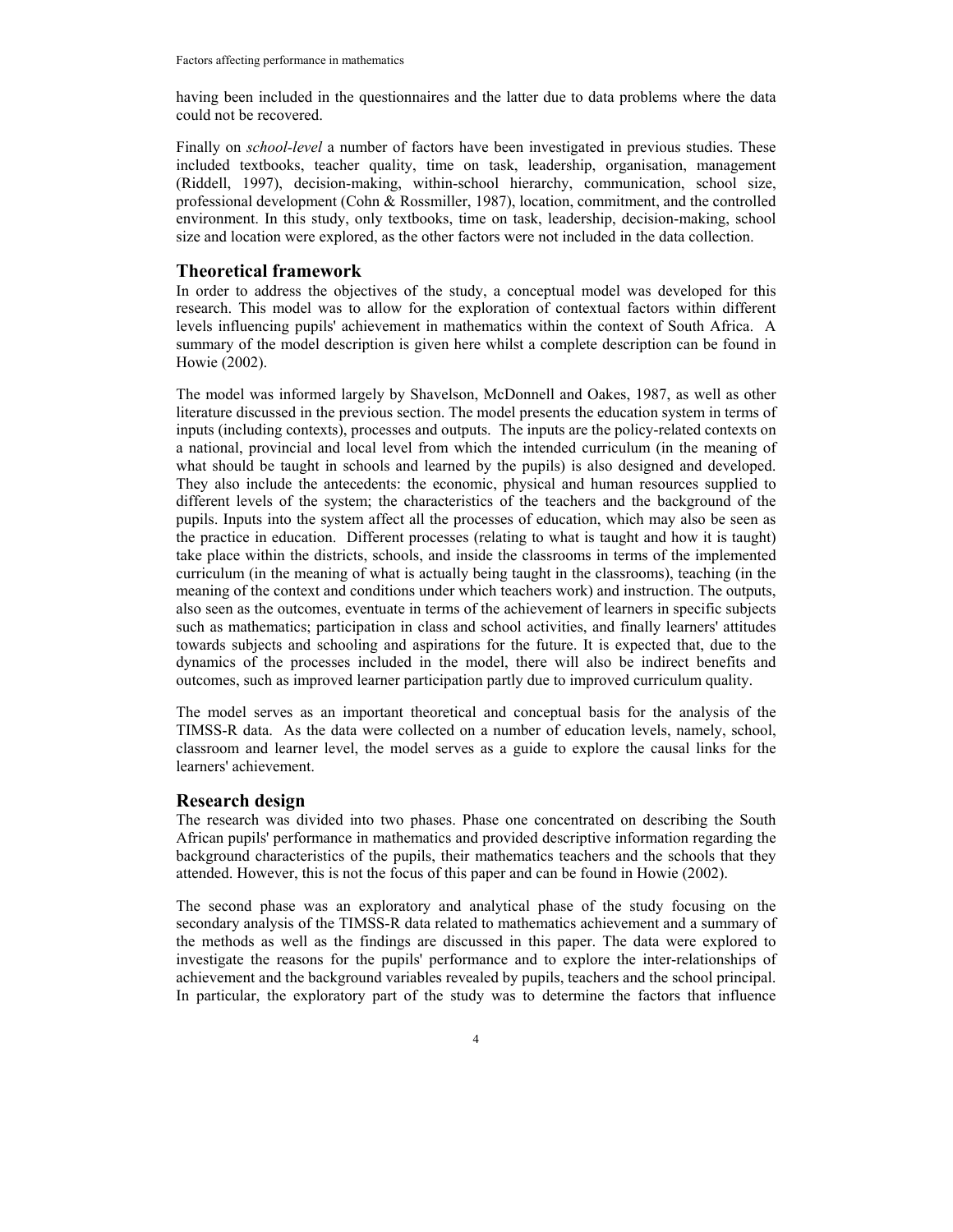mathematics achievement and performance of South African pupils and to ascertain the effect of South African pupils' language and communication skills on their achievement in mathematics.

#### *Sample*

The TIMSS requirements stipulated that a minimum of 150 schools be tested and that a minimum of one class (preferably one whole class) per school be tested. The South African initial sample was expanded to 225 to accommodate the inter-provincial analysis required. The nationally representative sample drawn stratified by province, school sector and medium of instruction. A two-stage stratified cluster sample of 225 schools was randomly selected and stratified according to province, type of education (government or private) and medium of instruction (English and Afrikaans). Tests and questionnaires were administered (by the Human Sciences Research Council based in Pretoria, South Africa) to more than 9000 pupils. Questionnaires were also administered to 200 school principals and 400 teachers of mathematics and science at Grade 8 level. After the data cleaning a representative sample of 194 schools and 8146 pupils was used in the data analysis.

#### *Instruments*

The following instruments were designed and implemented for TIMSS-R: Eight test booklets containing mathematics and science achievement tests which were administered in both English and Afrikaans, pupil questionnaire, mathematics teacher questionnaire, science teacher questionnaire, school questionnaire. The mathematics test can be considered valid for South Africa, as an analysis by South African national department officials showed that 83% of the achievement test items were covered in the national curriculum for grade 8, whilst it appeared that in all countries (including South Africa) pupils performed similarly on the test items covered by their national curriculum as on the part of the test not covered in the curriculum (Mullis *et al.,* 2000).

As a National Option for South Africa an English language proficiency test was included specifically for South African pupils. This instrument had previously been validated by the Human Sciences Research Council and standardised for Grade 8 Second Language pupils in South African schools (HSRC, 1990). At the time of the TIMSS-R study, this test was the only standardised South African second language test at the Grade 8 level that could be found. Two language education experts evaluated the test and felt that it was still valid. Questions were also included in the TIMSS-R pupils' and teachers' questionnaires, to ascertain the extent and level to which the pupils are exposed to English. They included pupils' home language, ethnic group, the language spoken predominantly by the pupils in the mathematics class, the language used by the mathematics teacher in class, media languages pupils are exposed to and the language of their reading materials. In this research, data from the test booklets, pupil questionnaires, mathematics teacher questionnaires, school questionnaire and the national option were analysed.

#### *Data analysis*

The first step in the analysis plan was to produce frequencies of all the possible school-, classand student-level factors linked to the research questions and the data were explored to make constructs (such as possessions in the home) Thereafter a correlation matrix was made. In the descriptive phase bivariate and multivariate analyses were also done. The correlation matrix was important to identify possible variables linked to achievement, to build constructs and to prepare a basic model for further analysis.

Given that there are a number of variables reported to influence pupils' achievement as well as the vast number of variables in the database, and that some of these were intricately inter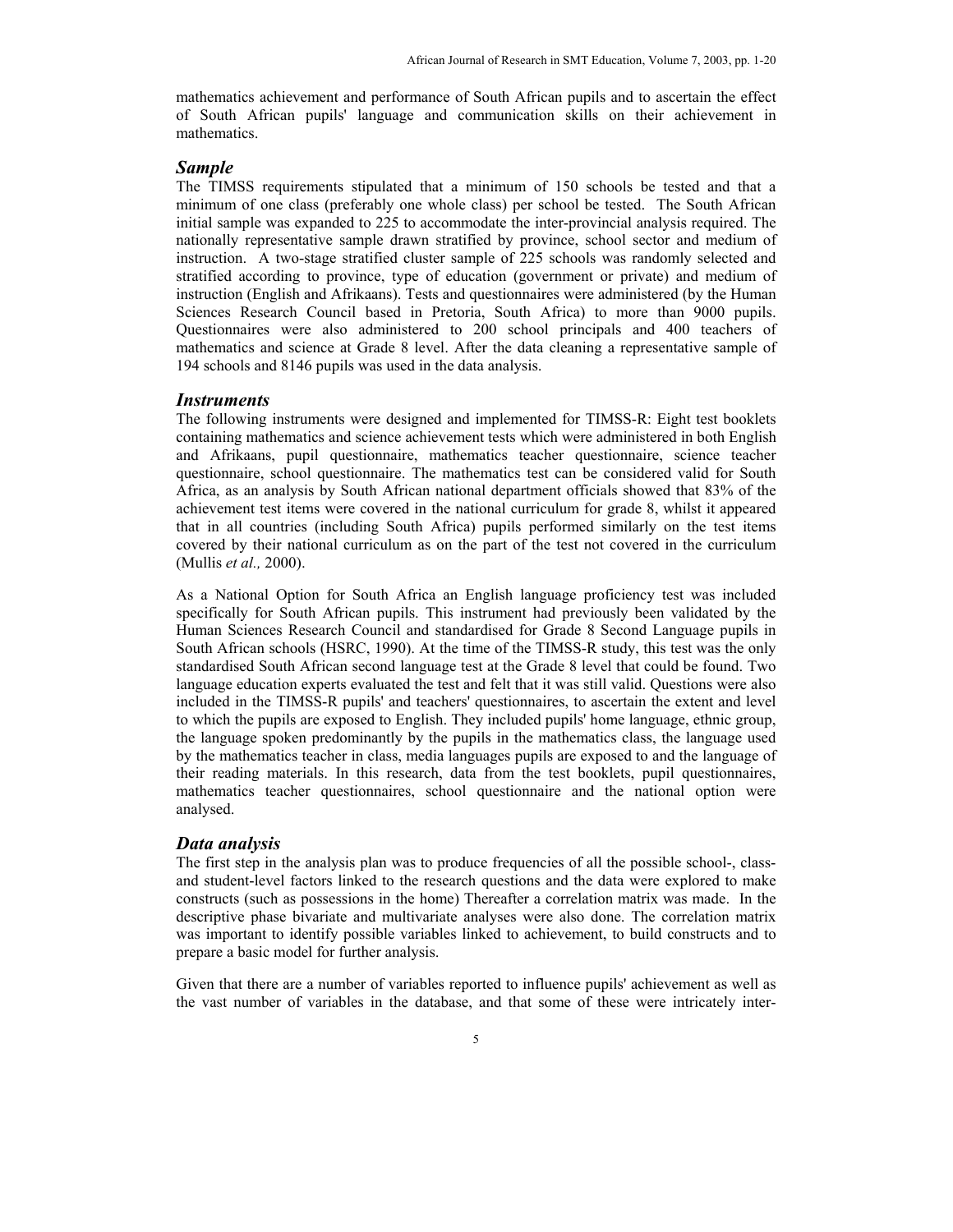related, Partial Least Square analysis (PLS) (Sellin, 1989) was used initially to analyse those student-level and classroom-level factors that influenced pupils' achievement in mathematics. Partial Least Square analysis is a form of multivariate analysis that explores causal relations amongst different variables (factors) and represents these by means of graphic path diagrams (see e.g. Figure 3). These diagrams or causal models illustrate the 'paths' along which the causal influences flow. This type of analysis allows researchers to estimate or predict both the direct and indirect effects of a set of independent variables on a dependent variable (with each path taking into account the effects of all the other variables).

Due to the fact that data were collected on three levels – student-level, class-level and school level, multilevel modelling (Institute of Education, 2000) was applied. Multilevel modelling is a research tool applying multiple regression analysis, that investigates the interaction between variables on the individual (student) level and variables that describe the social groups to which the individuals belong (e.g., schools and classrooms). In this study, multilevel modelling was used to distinguish between the variance in mathematics achievement uniquely explained by student-level factors as opposed to the variance uniquely explained by the classroom and school-level factors and to investigate the individual effects of variables inserted in the model once the multilevel structure of the data is taken into account. As only one class per school was sampled, only two levels could be analysed and this was due to the original TIMSS-R design where class and school are considered one level.

#### **Results**

#### *Results of the mathematics tests*

Overall, South African pupils achieved 275 points out of 800 (standard error, 6.8) in the mathematics test, whilst the international average was 487. This result is significantly below the mean scores of all other participating countries, including the two other African countries of Morocco and Tunisia as well as that of other developing or newly developed countries such as Malaysia, the Philippines, Indonesia and Chile (see Figure 1). The achievement in mathematics was dominated once again by the Asian countries of Singapore (at the top with 604 scale points), Korea, Chinese Taipei, Hong Kong and Japan who achieved the top five scores.

The province with the highest average scale score for mathematics was Western Cape with 381 scale points, but this was still significantly below the international mean score of 487. Northern Cape and Gauteng achieved the next highest scores with 318. Pupils from the Limpopo province scored well below all the other provinces with 226 points.



**Figure 1: South African mean score compared to mean scores of selected TIMSS-R countries internationally**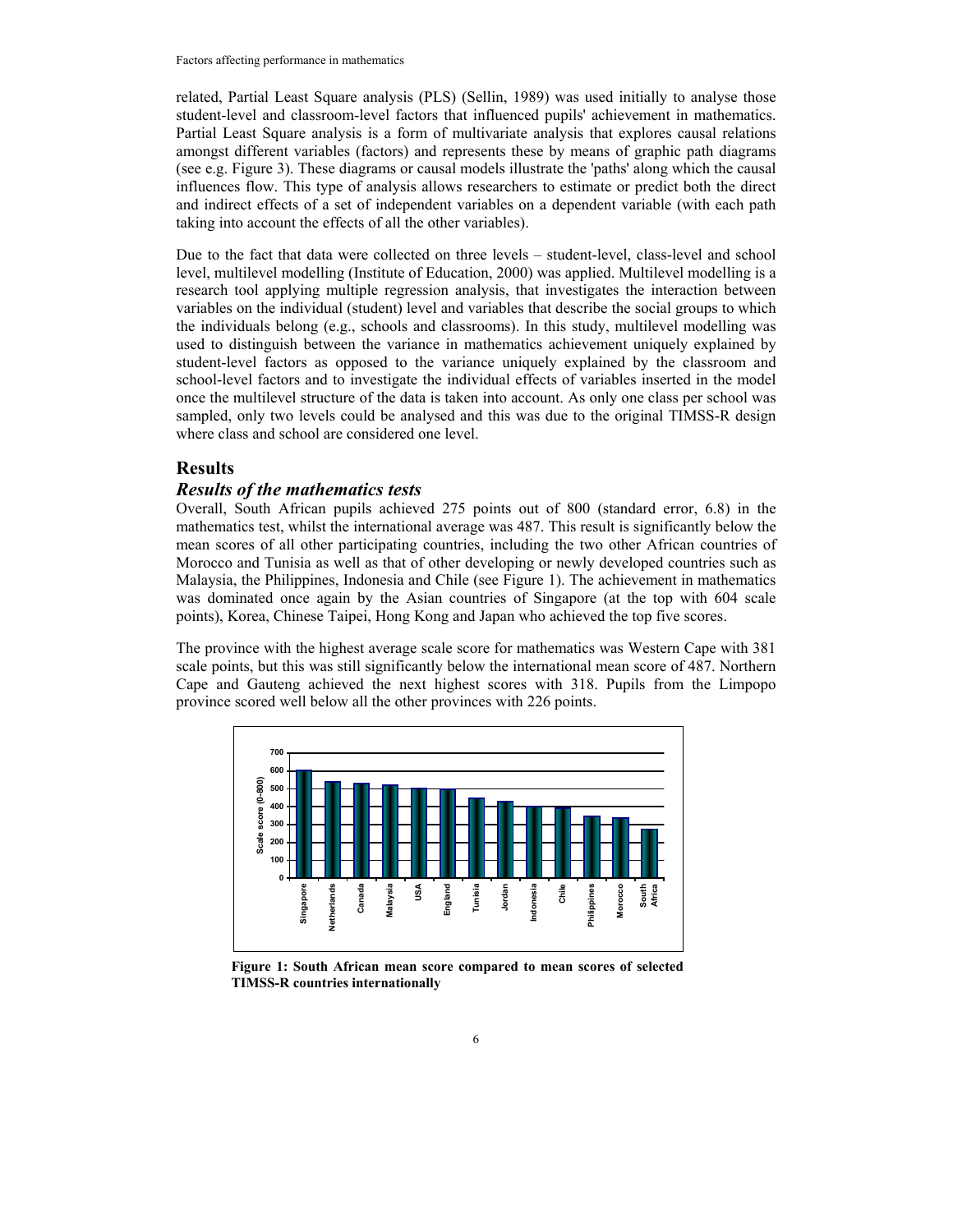The results of pupils' scores are given in Table 1 with reference to the regularity with which the language of the test is spoken at home as this is believed to have an influence on the overall results. The scores appear to reveal a trend that pupils that speak the language of the test more frequently also attain higher scores on the mathematics test. When comparing those pupils that almost always or always speak the language of the test to those that never speak the language of the test, the former achieve scores that are more than 140 points higher than the latter.

**Table 1: Mean mathematics scores for South African pupils who always or almost always, sometimes or never speak the language of the test at home** 

|                  |      | Always/almost always |      |    | <b>Sometimes</b> |      |     | <b>Never</b> |      |    |
|------------------|------|----------------------|------|----|------------------|------|-----|--------------|------|----|
|                  |      | % of                 |      |    | $\%$<br>- of     |      |     | % of         |      |    |
|                  |      | pupils               | Mean | SЕ | pupils           | Mean | SE  | pupils       | Mean | SЕ |
| African<br>South |      |                      |      |    |                  |      |     |              |      |    |
| pupils' score    | 8146 | 23                   | 370  |    | 53               | 259  | ' ሰ | 24           | 224  |    |

*Source:* Mullis *et al.,* 2000.

From a comparative analysis of South African pupils' results with other countries in TIMSS-R (see Howie, 2001), some interesting observations were made. More than 70% of pupils from South Africa, Indonesia, Morocco, Philippines and Singapore did not always speak the language of the test at home. Nonetheless, the mean achievement scores vary considerably across this group of countries and there are also some interesting trends in the data. Pupils in Malaysia generally did considerably better in mathematics than those from Indonesia. Nonetheless, there is a similar trend in both countries where pupils who never speak the language of the test at home, namely 9% in Indonesia and 10% in Malaysia, still appeared to outperform those who always or sometimes spoke the language of the test at home. It suggests therefore that the differences between language groups are not only dependent on language. Indonesia for instance is described as a highly diverse country with more than 600 languages and 200 million people (Baker & Prys-Jones, 1998, p. 375) and yet apparently their pupils do not appear to have been disadvantaged by writing the test in a second language. A similar pattern was also observed for Morocco and the Philippines in mathematics. In Singapore there does appear to be a difference, but yet those who never speak the language of the test at home, still outperform pupils from 33 other countries.

Even looking at the other African countries, the scores of those never speaking the language at home are better in the case of Morocco for mathematics and are comparable for those from Tunisia. This issue needs to be explored further as it appears from the data, that the pupils from other developing countries do not seem to be disadvantaged by writing tests in their second or third language in mathematics or science, however it is not clear why this is so. Important lessons for South Africa may lie in the answers.

In South Africa, pupils who spoke either English or Afrikaans at home achieved higher scores (about 100 points above the national average) than those who did not and. What is illuminating is that children who spoke other languages at home (for example, Greek, Portuguese or Tamil) and therefore also learned in a second language, scored only 20 points on average less than first language speakers. However, children speaking African languages at home attained 100 points less than the other group of second language speakers. No group of pupils came close to attaining the international average for mathematics.

# *Results of the English language test*

In addition to the mathematics and science tests conducted in TIMSS-R, an English language proficiency test was included that aimed to assess pupils' writing related skills and language usage in English. The test comprised 40 multiple-choice items. Thirty of the forty items had four options, whilst the remaining 10 items had two answer options.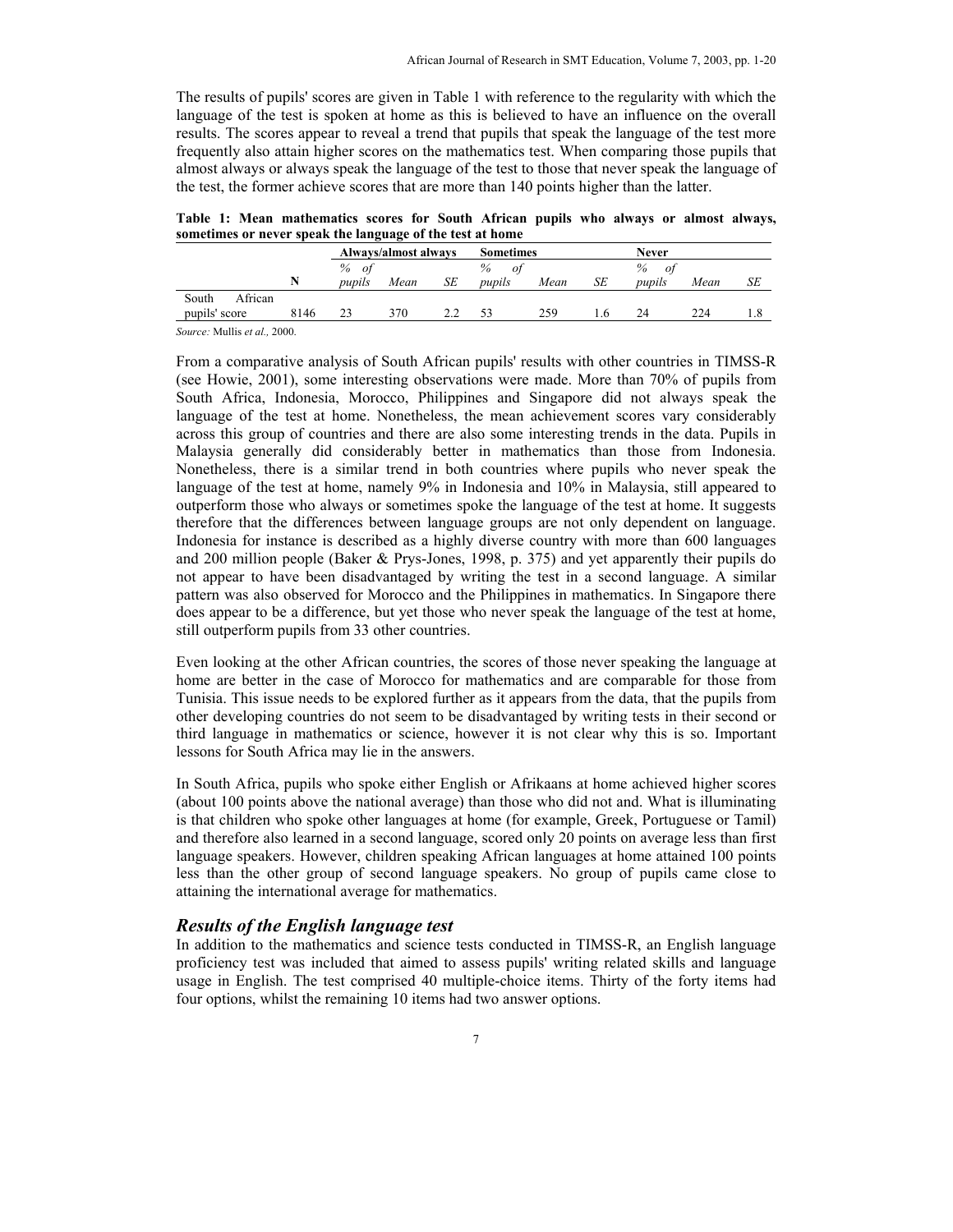The overall mean score for the language test was 17 out of 40 (42.5%; n= 8349). The minimum score attained was 0 and the maximum score 40. In general, the scores for boys and girls were comparable. The scores varied across the nine provinces (see Figure 2) with the wealthiest and most urbanised provinces (Gauteng and Western Cape) attaining the highest overall scores. Thereafter, pupils in the Northern Cape achieved the highest of the remaining seven provinces. This result is consistent with the finding that Afrikaans speaking pupils performed reasonably well on the test as the majority of the Northern Cape pupils tested were Afrikaans speaking. Of some concern is the very low proficiency in English displayed by the Limpopo Province pupils, which was evident from the lowest scores attained of any province. In contrast to other provinces where the maximum score found was 34 points or higher, the maximum score recorded was 27 points out of 40 (67.5%). What is evident from the results is that the language performance follows a similar trend to that of mathematics, meaning that those provinces that performed better in mathematics also tended to perform better in the language test (see Figure 2).

As the test was designed for English second language speakers, it is not surprising that native English speakers performed the best of all language groups (25 points out of 40), although one might have expected the scores to have been higher given this fact. The Afrikaans speaking children attained the next highest score with 21 points out of 40. The scores were more or less consistent across the pupils whose main language was an African language. The Tswana and Southern-Sotho speaking pupils attained the highest scores out of those speaking African languages. This may reflect the urbanisation of the people speaking these two languages although other interpretations for this may also exist, for instance the emphasis on English language and communication skills in the former Bophutatswana, where most of the Tswanaspeakers originate.



**Figure 2: Average percentage correct achieved by South African pupils in mathematics and language per province**

#### *PLS exploration of the contextual factors on student, classroom and school*

Three hypothesised models on student, class and school level were analysed using Partial Least Square (PLS) analysis to explore the direct and indirect effects of individual variables on all three levels. The results of these analyses were scrutinised and thereafter the class and school level models were combined into one model and reanalysed. The main results are summarised here and the detailed explanation and discussion of these PLS results can be found in Howie (2002). As an illustration of a PLS model, the student level model is depicted in Figure 3 (see appendix for explanation of the variables). The numbers on the arrows are the so-called beta-coefficients, indicating on a scale [-1,1] the strengths and the direction of the relationship. Sellin (1990) suggests that for large samples (like this sample of students) every coefficient with an absolute value >0.07 represents a direct effect of the factor on mathematics achievement, whilst he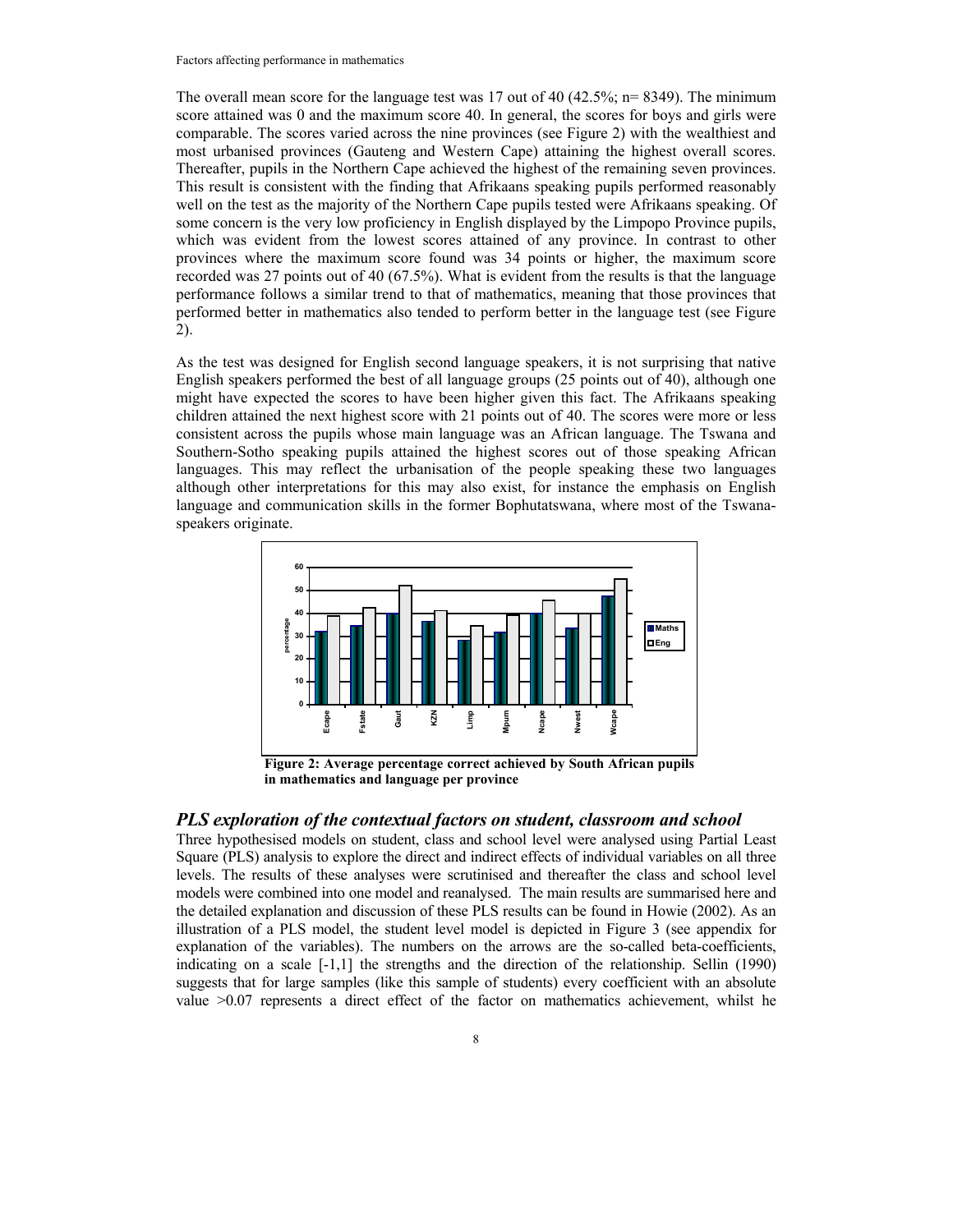recommends for models with smaller samples (like the school level model) a critical value of 0.10.

# *Student-level factors*

Data pertaining to the pupils' home background, their personal characteristics, their aptitude and competencies were explored. A high percentage of variance (50%) in the pupils' mathematics score was explained. Six factors were found to have a direct effect on South African pupils' performance in mathematics, namely the pupils' proficiency in English (*engtest*), their own self concept in terms of mathematics (*selfcnp*), the language pupils spoke at home (*lang*), their socio-economic status at home (*SES*), and whether or not they, their friends and their mothers thought that maths was important (*mathim*) and language of learning in the classroom (*lanlearn*).

#### **Figure 3. An example of a PLS model: the student level model (see appendix for explanation of the variables).**



#### *School-only level factors*

Some important aspects of school quality related to school leadership, parent involvement, school profile, physical resources, human resources, autonomy, learning environment and school administration were explored in the data from the school principal's questionnaire. Two important antecedents related to the type of community and the home language of the pupil, were included in the model. Sixty-two percent of the variance in the pupils' scores in mathematics could be explained by three factors at the school level, namely, the community where the school was located, the influence that the teachers union have on the curriculum, and an aggregated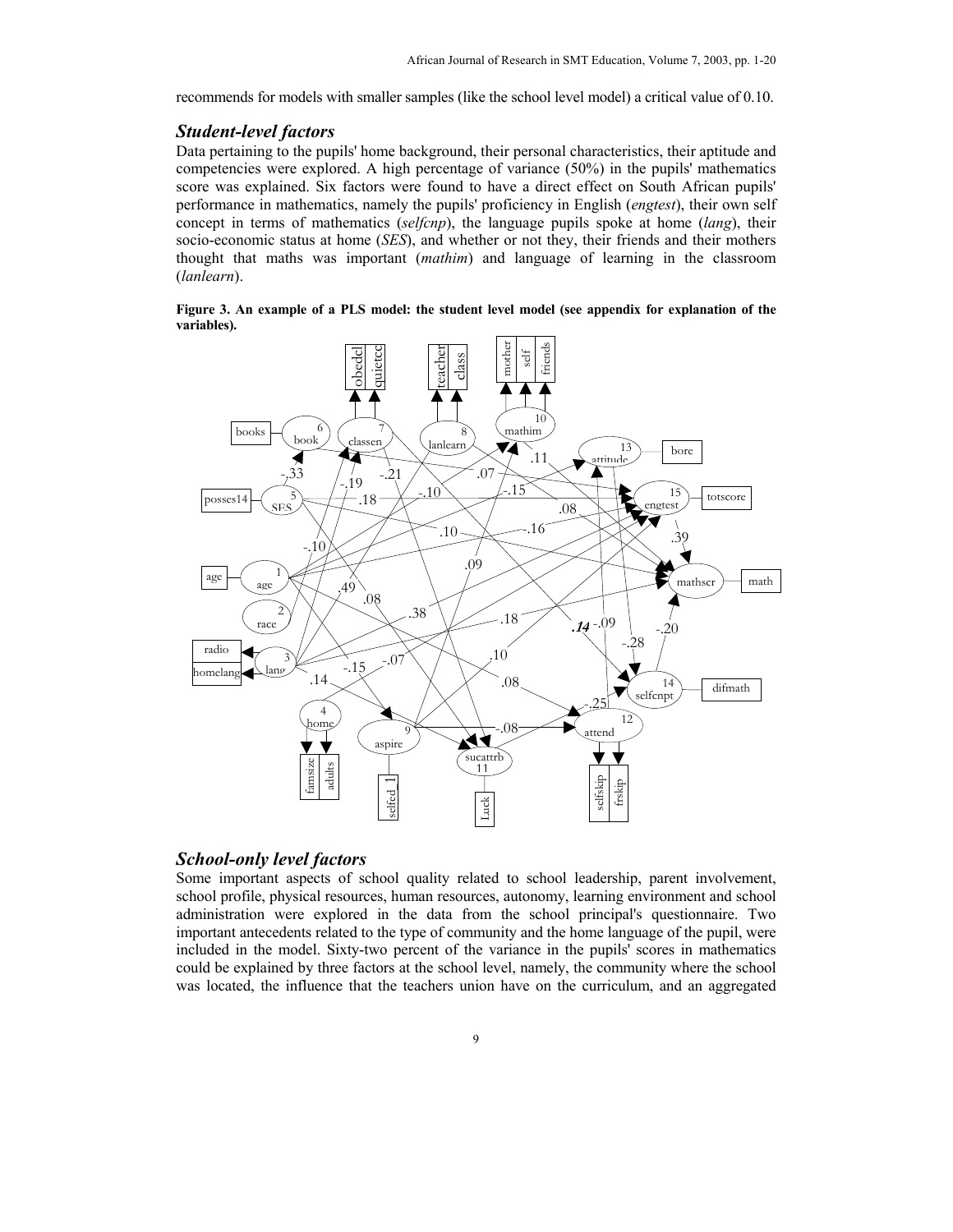pupil variable, the extent to which the pupils in the class spoke the language of instruction as their first language.

# *Classroom-level only factors*

From the mathematics teacher questionnaire, a number of classroom level factors were also explored and these resulted in including the following factors in the model: teachers' gender, teaching experience, teachers' level of education, time spent on activities, lesson preparation, teaching load, time on task, teachers' attitudes, success attribution, teachers' beliefs, teaching style, resources, limitations, and class size. In total, this model explained 46% of the variance in the pupils' mathematics scores by seven factors - the teachers' attitudes, their beliefs about mathematics, the extent of their teaching and other workload, the size of the class they are teaching, their gender, resources and their dedication towards lesson preparation.

# *Combined school-class level factors*

Because only one class per school was included in the study, class effects could not be studied independently from school effects. Therefore the school level model and the class-level model were combined and the predictors of mathematics achievement were selected from both models and combined with four aggregated student-level antecedent factors into one model. Therefore factors related to teachers' characteristics, pupils' home background, their aptitude, their attitudes, school quality, teaching requirements, curriculum quality and instructional quality were all explored in one model. Finally, six factors were found that had direct effects on pupils' achievement in mathematics and that explained 27% of the variance in the mathematics score. These were the location of the school, class size, the attitude of the teacher, teachers' beliefs about mathematics, the teachers' workload (including teaching) and their dedication toward lesson preparation.

#### *Results from the Multi-level analysis*

From the Partial Least Square analysis, the factors that had a direct effect on math achievement were identified and included into the multi-level analysis: language pupils spoke at home, socio-economic status, pupils' English test score, pupils' own self concept in terms of mathematics, whether or not they, their friends and their mothers thought that mathematics was important, language on the radio they most often listen to, size of the class the teachers were teaching, community where the school was situated, language spoken most often in the class by pupils and teachers, teachers' beliefs about mathematics, attitude of the teacher towards the profession, teachers' dedication toward lesson preparation, teachers' teaching load and teachers' total workload. A final variable was included because it was believed to be important from a political perspective, namely the number of pupils enrolled in a school. Ultimately 183 schools and 7 651 South African pupils were included in the multi-level analysis.

In the first step of the analysis the only independent variable included was the school of the learner (this is the so-called Null-model). The Null-model in Table 2 shows that more than half of the variance in the mathematics achievement scores is situated on the school level (55%) whilst 45% of the variance can be situated on student level.

In the next step of the multi-level analysis the six student variables were entered successively in the model. The results are summarised in Table 2, column 'Student model  $-$  Model 6', in which the numbers represent the regression slopes associated with the various variables (e.g. 5.35 is the regression coefficient associated with 'home language'). Table 2 shows that all regression coefficients are significant, meaning that mathematics achievement tends to be better when the scores are higher on the variables home language, socio-economical status, English Test, selfconcept about mathematics, attitude regarding importance of maths and exposure to the language on the radio.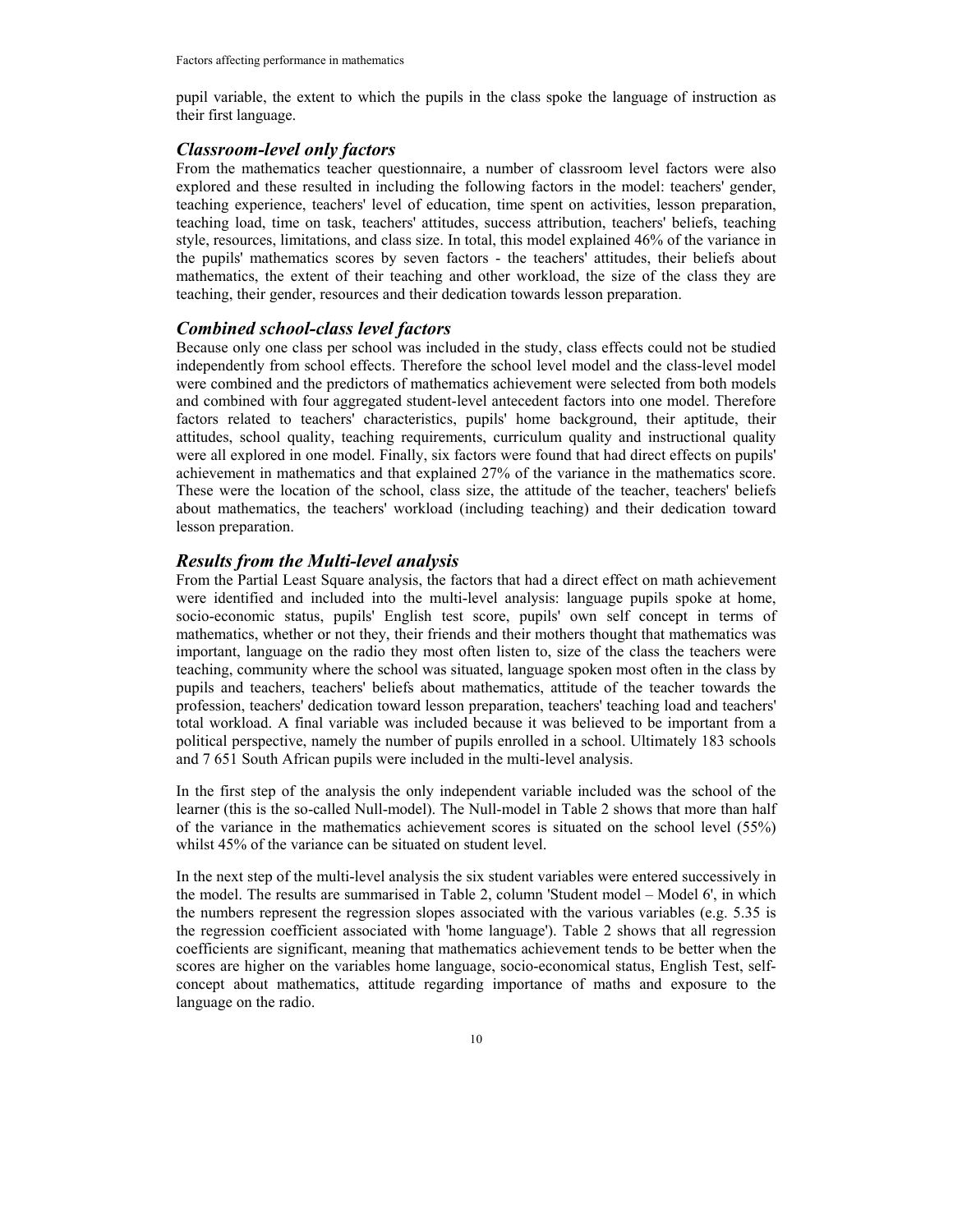The variables English tests, self-concept, importance of mathematics and radio language are described in the Appendix. However one explanatory remark should be made: as self-concept has a negative scale, the negative regression coefficient should be interpreted as 'the more difficulties a learner has with mathematics, the lower the achievement score'. Howie (2002) illustrates these data with two examples to illustrate the influence of the language factor. The model predicts a difference of 57 points on the math achievement scale (with national mean score of 275 scale points) between a pupil that has the mean score on the English test (10 out of 40 points) and a pupil 24 points (the average achieved by native English speakers). As a second example, a pupil who speaks an African language at home and never listens to an English radio station is predicted to score 25.6 points less on the mathematics achievement scale than a student who speaks English at home and always listens to an English radio station. It is therefore very clear that, if one only looks at variables at student level, there is a strong influence of language on achievement in mathematics.

|                     | Null-model | <b>Student Model</b> | Student-School |
|---------------------|------------|----------------------|----------------|
| Fixed effect        | (Model 0)  | (Model 6)            | (Model 15)     |
| student level       |            |                      |                |
| Intercept           | 288        | 278                  | 299.5          |
| Home language       |            | $5.35**$             | 3.27           |
| Socio-economic      |            | $1.20**$             | $.88*$         |
| English test        |            | $4.07**$             | $4.00**$       |
| Self-concept        |            | $-6.32**$            | $-6.29**$      |
| Importance of maths |            | $6.39**$             | $6.35**$       |
| Radio language      |            | $4.75**$             | $3.95**$       |
| school level        |            |                      |                |
| <b>Status</b>       |            |                      | $-17.27**$     |
| Beliefs about maths |            |                      | $-4.46**$      |
| Location            |            |                      | $8.00**$       |
| Class language      |            |                      | $2.59**$       |
| Enrolment           |            |                      | .00.           |
| Work time           |            |                      | $.52**$        |
| Class size          |            |                      | $-27$          |
| Lesson planning     |            |                      | $8.02*$        |
| Teaching time       |            |                      | .10            |
| Random effects      |            |                      |                |

|  | Table 2: Multi-level analysis of the South African TIMSS data with the Math-test score as |  |  |  |  |  |  |
|--|-------------------------------------------------------------------------------------------|--|--|--|--|--|--|
|  | dependent variable (weighted data)                                                        |  |  |  |  |  |  |

*Notes*: Intercept represents the grand mean of the mathematics scores (differs slightly from the South African mean score of 275 on the international test due to the fact that a number of schools could not be included in the analysis)

132.80#

School level variance  $6 520 (55%)$   $2 451$  1 336<br>Student level variance  $5 342 (45%)$   $4 570$   $4 560$ 

 $N = 7651$  pupils in 183 schools (one class per school);

Student level variance

 $*$  t-value > 1,96, this resembles a confidence interval of 95%;

\*\* t-value  $> 2,58$ , this resembles a confidence interval of 99%;

Difference in deviance  $N/A$  1 340<sup>#</sup>

*Explained proportion of variance in math achievement* (when compared with Null-model): School level variance .61 .79 Student level variance ... 50

# The difference between the deviances is significant ( $p<.001$ ).

A final remark on the Student-model pertains to 'difference in deviance' (see Table 2). The deviance is a measure for the appropriateness as to whether a model is a good representation of the reality represented by the data. The fact that the difference in deviance between the Student model and the Null-model is highly significant means that the Student-model is a highly significant improvement as compared to the Null-model.

The next phase in the multi-level analysis was to enter the nine school level variables, resulting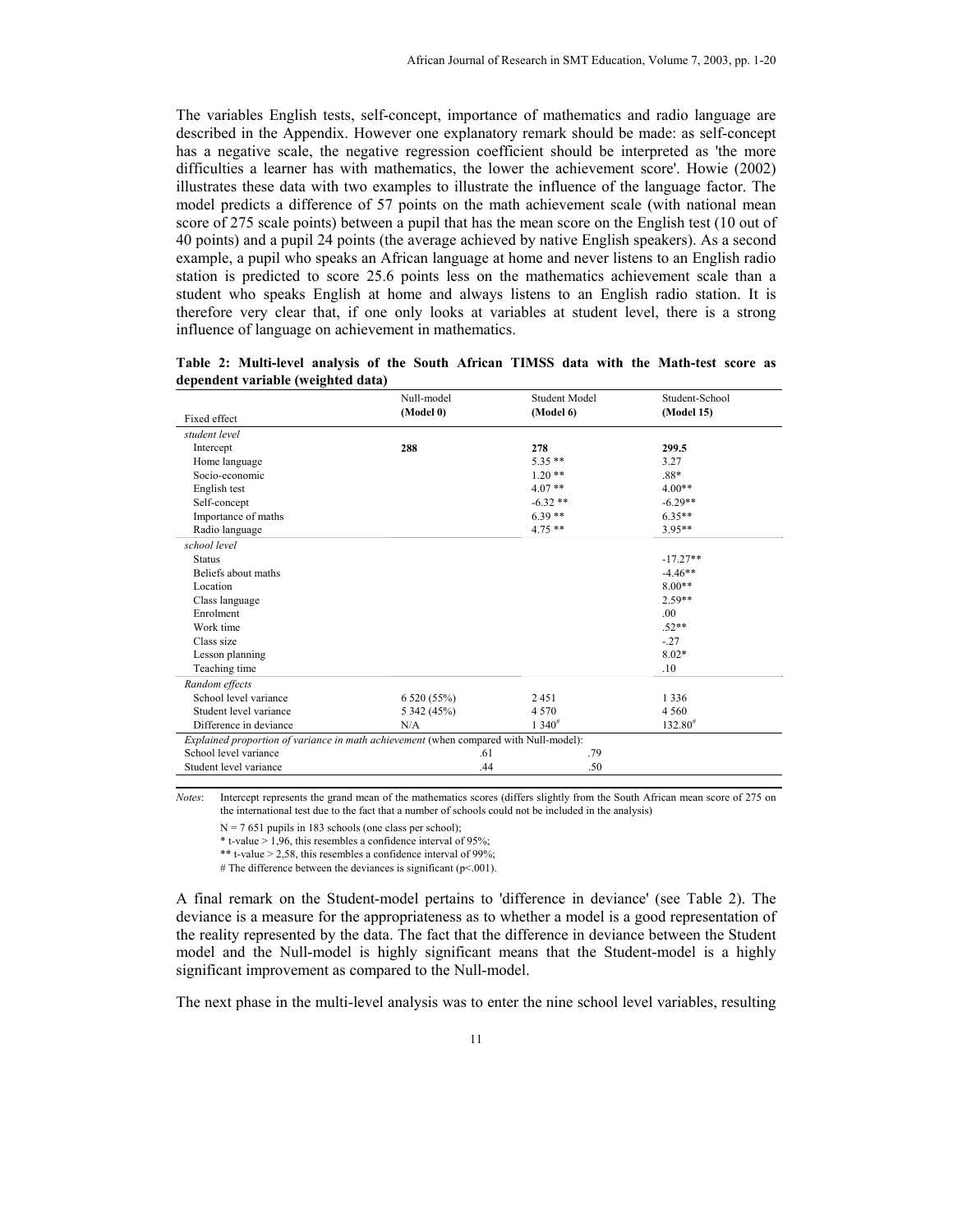in the 'Student-School model', also called model 15 as the model is based on 15 independent variables. The results are summarised in the final column of Table 2. In total, 11 of the 15 factors were found to be significant predictors of South African pupils' achievement in mathematics. Enrolment, class size, teaching time and home language appeared not significant in the Student-School model. Once the school-level variables were entered, the effect of home language, which was significant in the Student model, lost its significance as consequence of the school level variables such as location of the school. On the other hand, the English test score again appears to be one of the most significant (see Howie, 2002). Another result that can be derived from the full model is that *SES* is no longer significant (see Howie, 2002). The strength and significance of the school-level variables compensated for the pupil variables resulting in home language and *SES* losing their significance in the multi-level analysis.

The quality of the Student-School model as the best one in representing the relationship between the independent variables and achievement can be shown from two other parts of Table 2. At first, the difference in deviance between the Student-School model (model 15) and the Student-model (model 6) is significant indicating that the Student-School model is superior. Furthermore, as can be concluded from the lowest part of Table 2, the strength of the Student-School model is also illustrated by the variance in mathematics achievement explained by this model, being 79% of the variance at school level, and 50% of the variance at student level.

In conclusion, once all the predictors are added to the model, most of the school-level variance in pupils' achievement scores could be explained in the Student-School model. This is not the case for the student-level variance, as a large percentage of the variance on student level (50% of the 45% in the Null-model) could not be explained by the predictors (including a number of language related variables) used in this model. This result may be due to the fact that other variables that are not included in this study are important as well. For example, cognitive ability was not measured in this study, but was included in the Belgian-Flemish study as a national option. Van den Broek and Van Damme (2001) show that in Belgium this variable explains a great deal of variance on student level and explains in fact more than any other single variable in their multi-level model. Clearly more research is needed here for South Africa.

However, the predictors did explain, for the South African data, a high percentage of the variance between schools. This finding means that a large part of the differences between schools in pupils' mathematics achievement can be attributed to these variables. The Student-School model indicates that significant predictors for how pupils in different schools perform in mathematics are the pupils' performance in the English test, the socio-economic status (to a lesser extent), the pupils' self concept, the pupils' perception of the importance of mathematics, their exposure to English, how pupils' maths teachers perceive their professional status, pupils' maths teachers beliefs about mathematics, the location of the school, the extent to which English is used in the classroom, the amount of time teachers spend working and the amount of time teachers spend in lesson planning. They are also significant predictors of how well pupils' perform in the same school (within-school variance), but to a lesser extent. Noteworthy is that two of these variables have a negative effect, teachers' perception of their status and their beliefs about mathematics. The stronger the teachers' ideas about mathematics and the perception about the status of the profession are, the poorer their pupils perform in mathematics. This observation should not be looked at in isolation, but in conjunction with the other variables that have a significant effect on mathematics achievement, but further discussion is beyond the scope of this article.

### **Conclusion and reflections**

The *first research question* addressed the effect of language on South African pupils' performance in mathematics. This research shows that in South Africa, pupils tended to achieve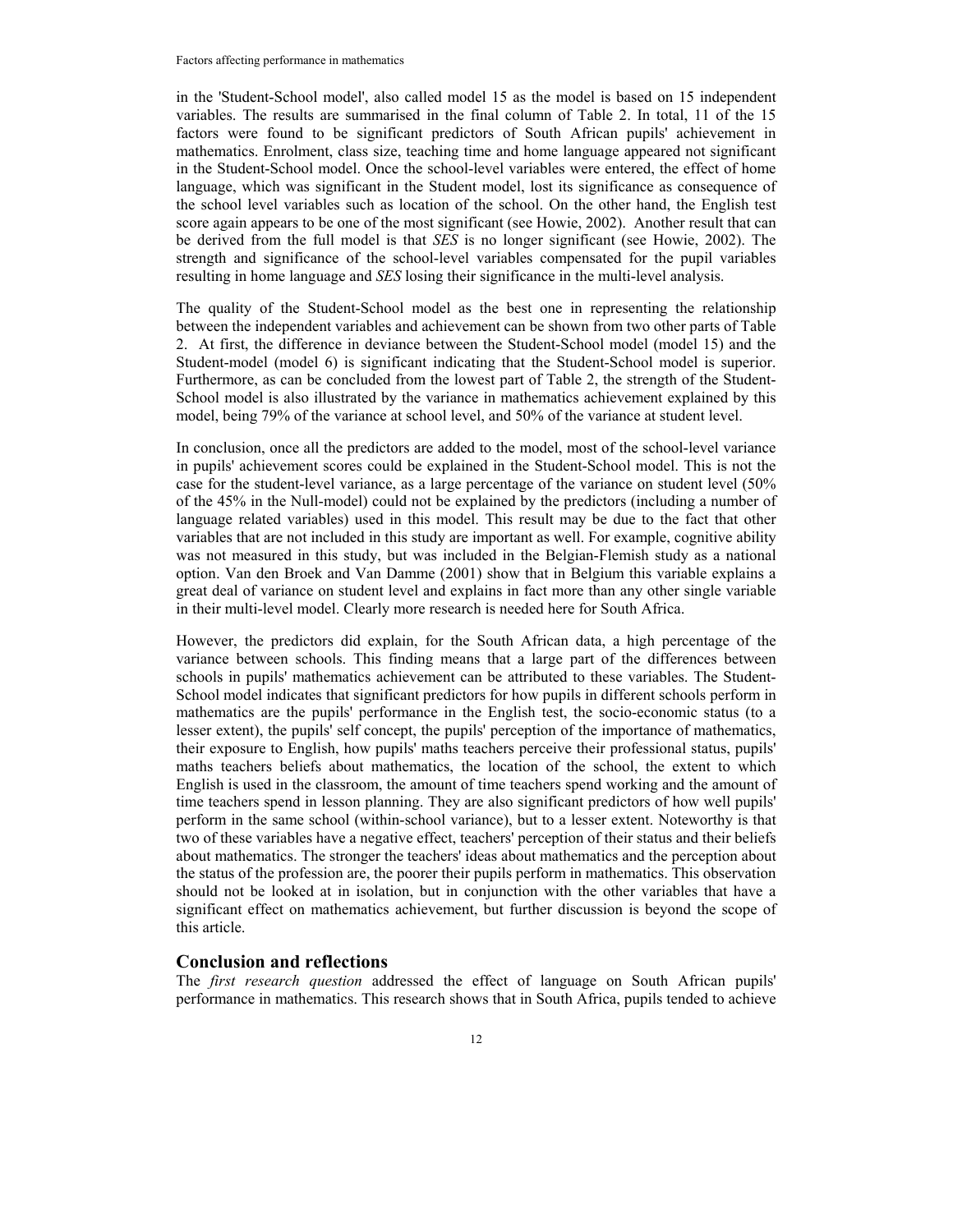higher scores in mathematics when their language proficiency in English was higher and were more likely to attain low scores in mathematics when their scores on the English test were low. Those that spoke English or Afrikaans at home tended to achieve higher scores in mathematics. Alternatively, children from homes where African languages were used were more likely to achieve lower scores. Pupils in classes where the pupils and the teachers mostly interacted in the official media of instruction (English or Afrikaans) were more likely to achieve better results in mathematics.

A key finding from this research is that pupils who spoke either English or Afrikaans *at home* achieved higher scores in both the mathematics and the English tests than those who did not. There is often a mismatch in many cases regarding the language of the pupil and the language of the teacher. With the increasing heterogeneity of South Africa's schools in culture and language, offering children the opportunity to learn in their own home language is becoming increasingly challenging, as is also illustrated by other (qualitative) studies in South Africa about the relationship between mathematics and language (see e.g. Adler, 1998; Setati & Adler, 2000)

With regard to language another key finding was that the average English test score was very low and the majority of pupils' English language proficiency was poor. Pupils speaking African languages had very low English language proficiency as compared to other second language learners. Furthermore, there is no room for complacency as native English speakers as a group did not perform substantially better than the Afrikaans-speaking group given that this was an English second language test. The low proficiency may be linked to another finding from the research (see Howie, 2002) that more than two-thirds of pupils had very few books in the home It is clear that an urgent and intensive intervention is needed in both English as a discipline in the schools and as a medium of instruction. Above all, children need to be encouraged to read in their leisure time, but they also need to be given opportunities to write in English more so than at present, so that they become familiar in articulating thoughts and knowledge in English. Such an intervention should be targeted to all children, not only the second language speakers.

The *second research question* focused on how does the effect of language relate to other background variables collected at school and student level. The Student-model (model 6) shows that in addition to language of the home and English proficiency other variables such as SES, self-concept of the learner (about having difficulty with mathematics) and importance of mathematics (according to mother, friends and the learner) are also related to mathematics achievement.

The Student-School model shows the influence of the location of the school in rural or urban areas on mathematics achievement, which is not surprising given the under-development in rural areas in South Africa. However, as 50% of South Africa's population live in rural areas, the fact that students attending school in rural areas perform worse in mathematics than those attending schools in urban areas should be of serious concern to the education and other authorities and policy-makers. An interesting outcome was the strength of teachers' attitudes, beliefs and dedication as predictors of pupils' achievement. Teachers with strong mathematical pedagogical beliefs and who believed that mathematics is primarily a formal way of representing the real world; that mathematics is primarily a practical and structured guide for addressing real situations; if students are having difficulty an effective approach is to give them more practice by themselves during the class; that more than one representation (picture, concrete material, symbol set etc) should be used in teaching a maths topic; the mathematics should be learned as sets of algorithms or rules that cover all possibilities; and that basic computational skills on the part of the teacher are sufficient for teaching secondary school maths; were also those whose pupils were more likely to achieve lower results. This finding may mean that the teachers with stronger beliefs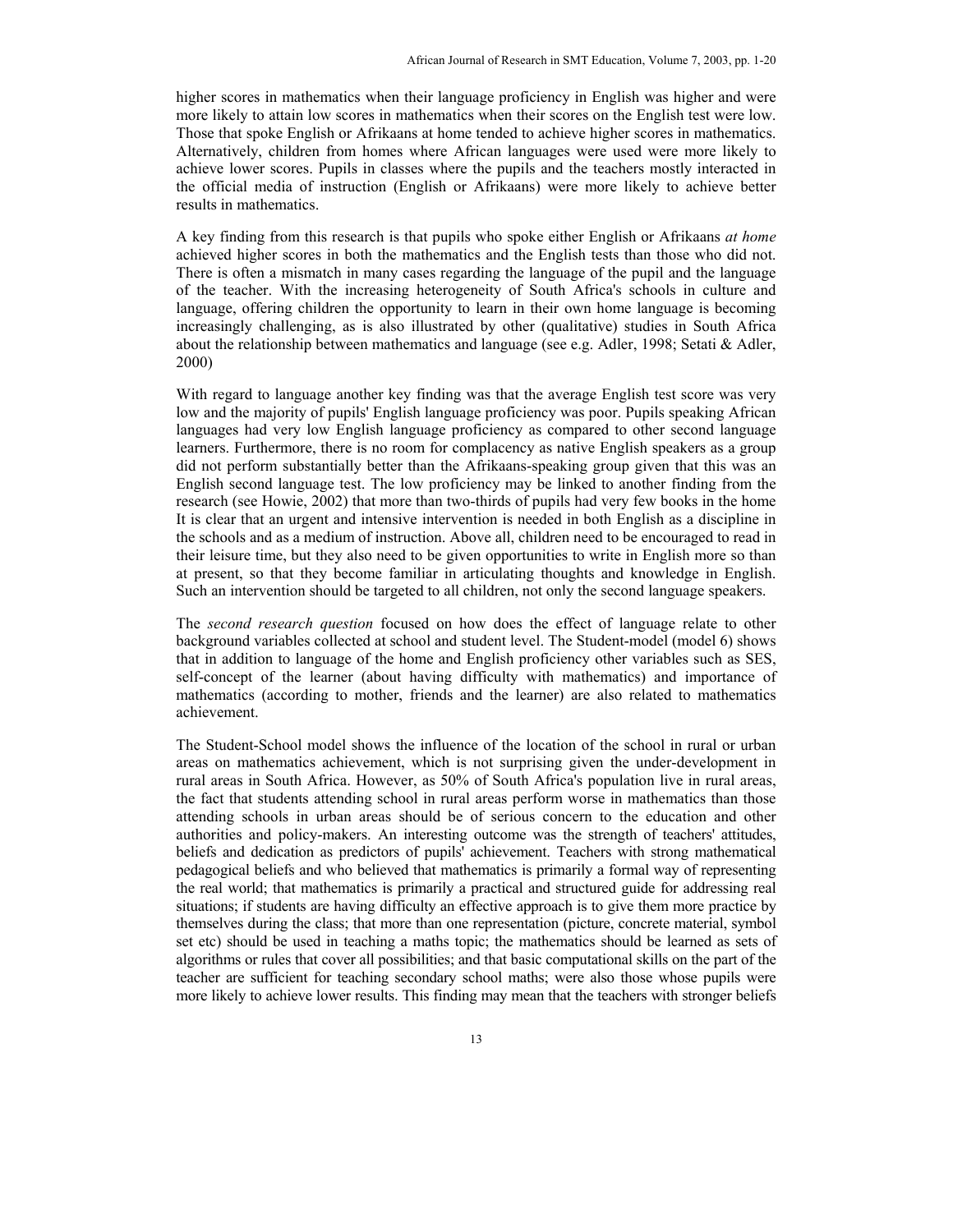have less content knowledge and less understanding about the philosophy of mathematics perhaps due to their training or lack thereof. This may also result in teaching pupils through rote learning whilst they answered the questionnaire in a way that reflects the philosophy of the new South African curriculum, namely pupil-centred and problem-based teaching. On the other hand, teachers who had weaker beliefs may reflect a group of teachers who had good training, have a good content knowledge and have confidence in their preparation to teach, but stick to traditional teaching methods in contrast to those advocated by the new curriculum. Pupils of such teachers may have performed better on the TIMSS-R test, a test, which has been criticised by proponents of realistic mathematics in the Netherlands as too traditional in its design and content. Further investigation of teachers' beliefs in relation to pupils' achievement is needed.

Teachers with feelings of being appreciated by society and their pupils were more likely to produce pupils with lower results. This finding could be due to the fact that these are teachers in more rural areas who are highly regarded by their communities, as they are well educated compared to others in those communities. However, schools in these same communities are also poor and lack resources and pupils come from poor homes and have much exposure to the languages of learning than their urban counterparts. So, although teachers feel affirmed, they are also challenged by the conditions in their schools, which results in pupils attaining lower scores. On the other hand teachers who feel less affirmed work in better conditions in urban areas and where their pupils come from different background. Teachers' commitment appears to play a key role in pupils' performance. Pupils whose teachers spent more time with work related activities at school tended to achieve higher results in mathematics, although the amount of time that, teachers spent actually teaching had no effect. Likewise, the amount of time that teachers spent preparing lessons resulted in pupils being more likely to achieve higher results.

The lack of effect of class size as a predictor of achievement confirms previous findings in studies of developing countries. In the case of South Africa, those classes with large numbers of pupils (on average 50 pupils) are also those at schools with poor conditions described earlier and therefore it is possible that a type of bottom effect is felt here and therefore, the effect of the actual number of pupils is slight.

These findings are significant against the background of the situation in many South African schools, particularly in those where there are African pupils taught by African teachers. In these schools the conditions are the worst: limited resources and facilities, large percentages of underqualified teachers, pupils from poor socio-economic backgrounds and instruction occurs in a secondary language.

The findings give rise to a *number of reflections* on the relationship between language and achievement in relation to the language policy implemented by the South African government. The difficulty of not being able to communicate fluently in a common language is leading to increased frustration for the teacher, disorientation on the part of the child, a slow rate of learning, disciplinary problems and teacher centred instruction. Although teachers are aware of the national language policy, they may have very different interpretations of it (Setati, 1999). The majority of parents, pupils and teachers perceive English as the gateway to global opportunities and therefore many want the pupils to participate in their education through the medium of English. The implementation of the language policy needs reassessing regarding its feasibility and the desires of the community. Unless, some hard decisions are taken, and quickly, by decision-makers, pupils and teachers will continue to struggle and pupils will underperform in mathematics and other subjects. If, as the majority of parents seem to desire, English is increasingly used then the necessary support mechanisms need to be put into place including intensive language training of second language teachers who will be teaching through the medium of English. If on the other hand, the decision is made to teach in mother tongue beyond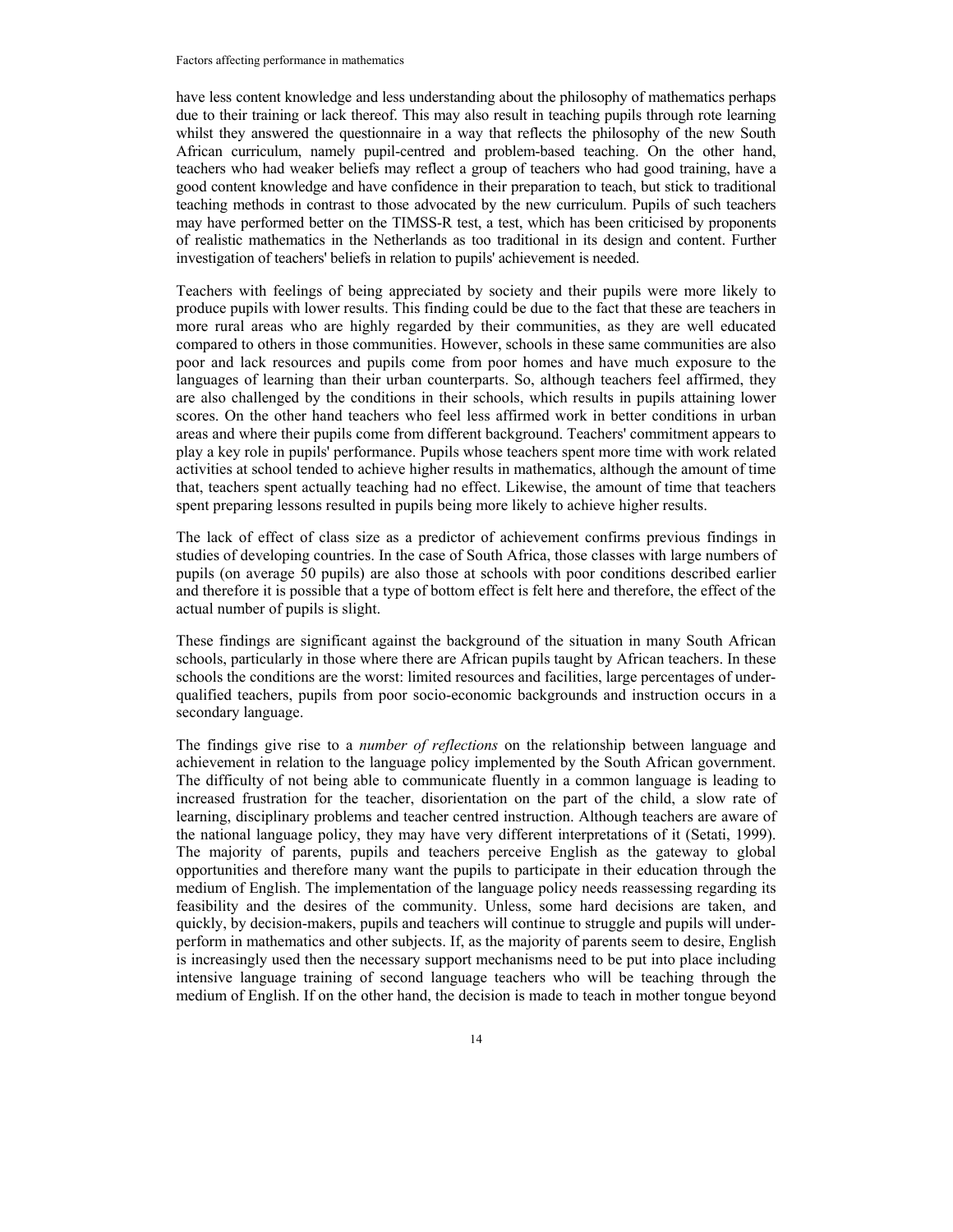grade 5, the ramifications are enormous considering that in urban environments, almost all the official languages are found as well as increasingly more foreign languages (from elsewhere in Africa and beyond). Segregating children and indeed teachers in terms of language (as clearly offering 11 languages of learning will be impossible within a single school) will be an enormous task and may reverse the cultural integration beginning to take place. Of course, in rural areas where one language is almost always clearly dominant, it may be more feasible. The danger of considering only one approach in the language policy, albeit an important one, (for example only considering cultural identity or the political perspective); is that the multiple functions of schooling will be ignored. The curriculum and pupils' education have to fulfil the desires of society namely, that of educating the young towards being responsive citizens in a democratic society, of attaining certain basic knowledge and skills, being prepared for the workplace and/or further education and acquiring adequate social and interpersonal skills. The government has to take a firm lead in finding the appropriate balance between these perspectives, since if this decision is left to the schools, the *status quo* will remain*.* 

*In conclusion*, the strength of the language component represented in a number of variables that have strong effects on mathematics achievement is clear. Moreover, the dedication of the teacher matters with regard to their pupils' achievement and the location of the school is further an important predictor of South African pupils' achievement in mathematics. In the past few years, some progress has been made to address shortcomings in South African schools. Although significant progress has been made with regard to administrative restructuring, policy development and infra-structural improvements nonetheless, the quality of education that the majority of pupils are receiving is far from satisfactory. The study (Howie, 2002) highlighted the most significant predictors of mathematics (of which language is only one) within the scope of the data available and has raised a number of questions and issues that are believed to be pertinent to the future development of South African education, in particular in mathematics. The challenges abound within the education system of this country and in addition to the issues of access and equity the most important challenge awaiting now is that of quality.

#### **References**

Abraham, J. & Rambuda, A.M. (2001). Language as a barrier preventing the learning of science by Grade 12 learners. *Http://www.pentech.ac.za/pil88/abstract1.htm.* 

Adler, J. (1998). A language for teaching dilemmas: Unlocking the complex multilingual secondary mathematics classroom. *For the Learning of Mathematics, 18*, 24-33.

Afrassa, T.M. (1998). Mathematics achievement in the lower secondary school stages in Australia and Ethiopia: a comparative study of standards of achievement and student-level factors influencing achievement. Unpublished PhD. Thesis. Adelaide: Flinders University of South Australia, School of Education.

Arnott, A. & Kubeka, Z. (1997). *Mathematics and science teachers: Demand, utilisation, supply, and training in South Africa.* Johannesburg: Edusource.

Baker, C. & Prys-Jones, S. (1998). *Encyclopedia of bilingualism and bilingual education.* Clevedon: Multilingual Matters.

Behutiye, N. & Wagner, J. (1995). *Some aspects of primary school pupils' cognitive development and their relationship to scholastic achievement.* Addis Ababa: Curriculum and Evaluation and Educational Research Division, Institute for Curriculum Development.

Berry, J.W. (1995). Learning mathematics in a secondary language: Some cross-cultural issues. *For the learning of Mathematics, 5*(2), 18-23.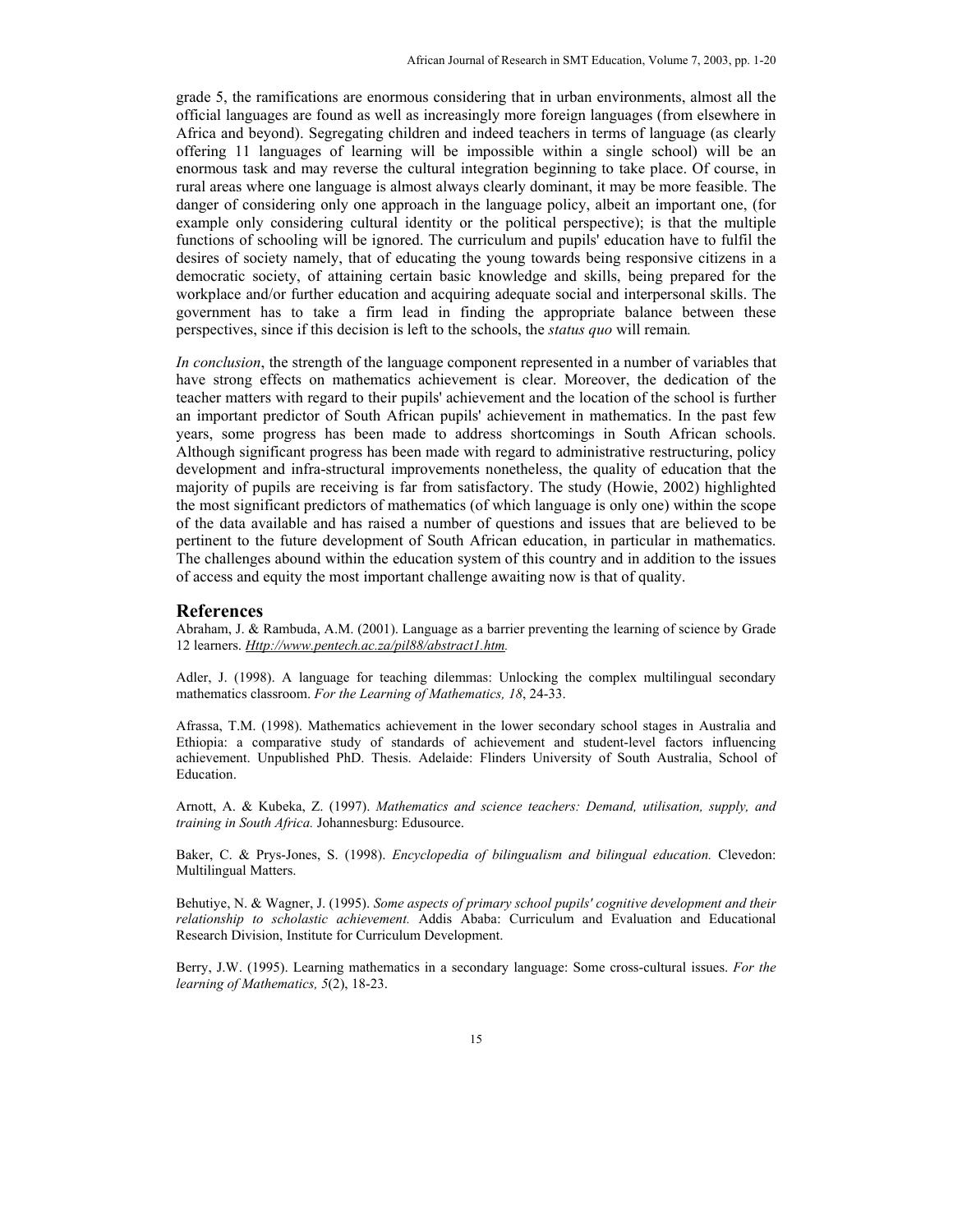Factors affecting performance in mathematics

Cherian, V.I. (1992). Family influences on scholastic achievement. Inaugural address delivered on accepting the chair of Psychology of Education at the University of the North on 28 October 1992, Sovenga.

Clarkson, P.C. (1991). *Bilingualism and Mathematics Learning.* Australia, Geelong: Deakin University. Cohn, E. & Rossmiller, R.A. (1987). Research on effective schools: Implications for less-developed countries. *Comparative Education Review, 31,* 377-399.

Daniel, D. (1995). School attendance and achievement among boys and girls: The case of selected grade six students in Addis Ababa. *Proceedings of the National Workshop on Strengthening Educational Research.* Addis Ababa: Institute of Educational Research, Addis Ababa University, 253-264.

Deresse, M., Wagner, J. & Alemaychu, M. (1990). *Factors affecting achievement of lower primary school pupils.* Addis Ababa: Institute for Curriculum Development and Educational Research.

Eshetu, A. (1988). Comparative study of family background of high achievers and low achievers at Entoto technical, vocational and academics schools*.* Unpublished BA thesis. Addis Ababa University, Faculty of Education.

Gennet, J (1991). *Women in Education: A study of academic performance and participation of female students in high schools.* Addis Ababa*.* Addis Ababa: Addis Ababa University, Department of Business Education, Faculty of Education.

Georgewill, J.W. (1990). Causes of poor achievement in West Africa School Certificate Mathematics Examinations in Rivers State secondary schools, Nigeria. *International Journal of Mathematics in Science and Technology, 21,* 379-386.

Howie, S.J. (1997). *Mathematics and science performance in the middle school years in South Africa: A summary report on the performance of the South African students in the Third International Mathematics and Science Study.* Pretoria: HSRC.

Howie, S.J. (2001*). Mathematics and Science Performance in Grade 8 in South Africa 1998/1999: TIMSS-R 1999 South Africa.* Pretoria: HSRC report.

Howie, S.J. (2002). English language proficiency and contextual factors influencing mathematics achievement of secondary school pupils in South Africa*.* Enschede: Doctoral dissertation, University of Twente.

Howie, S.J. & Hughes, C.A. (1998). *Mathematics and science literacy of final-year school students in South Africa: Third International Mathematics and Science Study.* Pretoria: HSRC.

Howie, S.J. & Pietersen, J.J. (2001). Mathematics literacy of final year students: South African realities. *Studies in Educational Evaluation, 27*(1), 7-26*.* 

Howie, S.J. & Wedepohl, P.T. (1997). The "crisis" in science and mathematics education in South Africa. A paper presented at the *British Educational Research Association conference,* York, England, Sept 1997.

Human Sciences Research Council (HSRC) (1990). *Achievement Test English Second Language Standard 6*. Ref. 2564/2. Pretoria: HSRC, Institute for Psychological and Edumetric Research.

Institute of Education (2000). *MlwiN: A visual interface for multilevel modelling. Version 1.10*. Multilevel Models project, University of London.

Kahn, M. (1993). *Building the base: Report on a sector study of science and mathematics education.* Pretoria: Commission of the European Communities.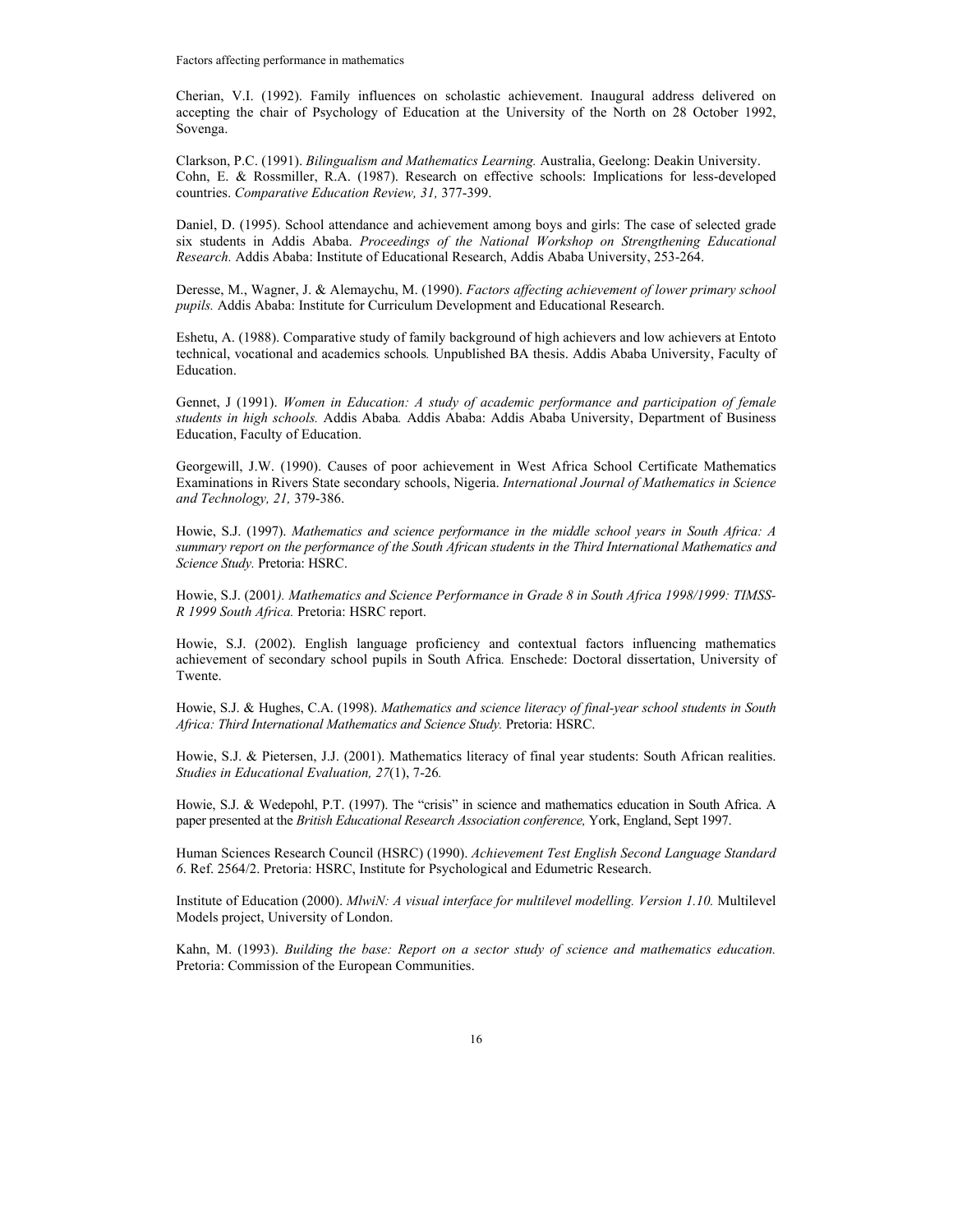Maja, B.I., du Plooy, J. & Swanepoel, Z. (n.d.). Access to learning: The enabling conditions for successful learning environments*.* Unpublished.

Maqsud, M. & Khalique, C.M. (1991). Relationships of some socio-personal factors to mathematics achievement of secondary school and university students in Bophutatswana. *Educational Studies in Mathematics, 22*, 377-390.

Monyana, H.J. (1996). Factors related to mathematics achievement of secondary school pupils. M. Ed. Thesis. University of South Africa. Unpublished.

Mosoeuyane, M.G. (2001). The relationship between language scores and science scores of 538 Junior Certificate students in Lesotho.*Http://www.pentech.ac.za/pil88/abstract30.htm.* 

Mpofana, W.S. (1989). A didactical study of unsatisfactory classroom interaction as a factor related to the high failure rate in senior secondary schools in mathematics in KwaZulu. M.Ed. University of the Orange Free State. Bloemfontein.

Mullis, I., Martin, M., Gonzalez, E.J., Gregory, K.D., Garden, R.A., O'Connor, K.M., Chrostowski, S.J. & Smith, T. (2000). *TIMSS 1999 International Mathematics Report: Findings From IEA's Repeat of the Third International Mathematics and Science Study at the Eighth Grade.* Chestnut Hill: Boston College.

Prinsloo, C., Kanjee, A, Pfeiffer, C. & Howie, S.J. (2001). *Baseline Study Technical Report. Teaching and Learning conditions.* Pretoria: HSRC*.* 

Rakgokong, L. (1994). Language and the construction of meaning associated with division in primary mathematics. In M. Glencross (Ed.), Proceedings of the Second Annual Meeting of the Southern African Association for Research in Mathematics and Science Education. Umtata: University of Transkei.

Riddell, A. (1997). Assessing designs for school effectiveness research and school improvement in development countries*. Comparative Education Review, 41,* 178-204.

Sayers, R. (1994). Gender differences in mathematics education in Zambia. *Educational Studies in Mathematics, 26,* 389-403.

Sellin, N. (1989). *PLSPATH, Version 3.01. Application Manual.* Hamburg: University of Hamburg.

Sellin, N. (1990). On aggregation bias. In K.C.Cheung, J.P. Keeves, N. Selling& S.C. Tsoi, The analysis of multivariate data in educational research: studies of problems and their solutions. *International Journal of Educational Research, 14,* 257-268.

Setati, M. (1999). Innovative language practices in the classroom. In N. Taylor & P. Vinjevold (Eds.), *Getting learning Right.* Johannesburg: Joint Education Trust.

Setati, M. & Adler, J. (2000). Between languages and discourses: Language practices in primary multilingual classrooms in South Africa. *Educational Studies in Mathematics, 43,* 243-269.

Shavelson, R.J., McDonnell, L.M. & Oakes, J. (1987). *Indicators for monitoring mathematics and science education: a sourcebook.* Santa Monica, CA, USA: The RAND Corporation.

Sojourner, J. & Kushner, S.N. (1997). Variables that impact the education of African-American students: parental involvement, religious socialisation, socio-economic status, self-concept and gender. Paper presented at the Annual Meeting of the *American Education research Association.* Chicago, Illinois, March 24-28.

Tartre, L.A. & Fennema, E. (1995). Mathematics achievement and gender: a longitudinal study of selected cognitive and affective variables (grades 6-12). *Educational Studies in Mathematics, 28,* 199-227.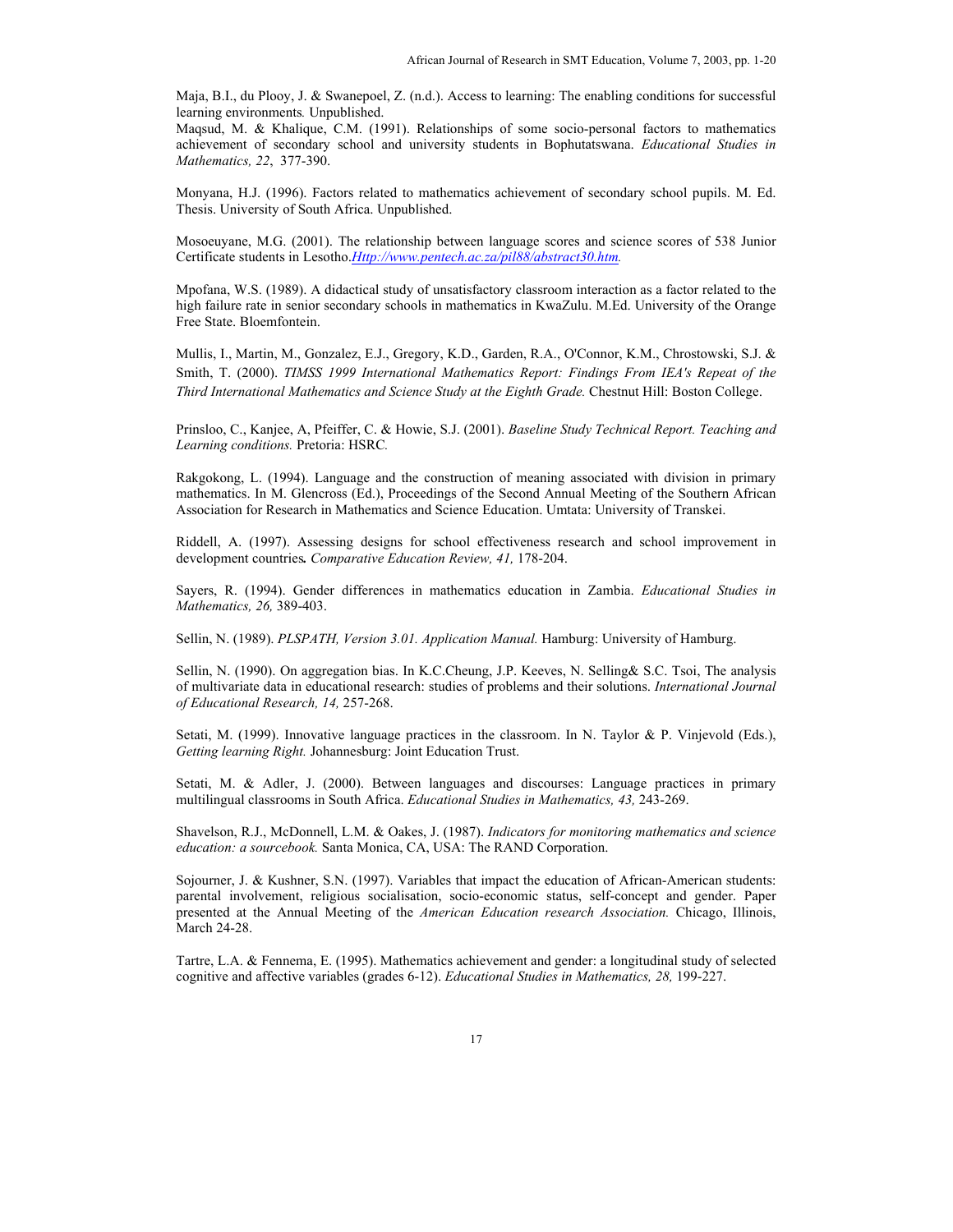Factors affecting performance in mathematics

Taylor, N. & Vinjevold, P. (eds) (1999). *Getting Learning Right***.** Johannesburg: Joint Education Trust.

Teddlie, C. & Reynolds, D. (2000). *The international handbook of school effectiveness research.* London: Falmer Press.

Torres, H.N. & Zeidler, D.L. (2002). The effects of English language proficiency and scientific reasoning skills on the acquisition of science content knowledge by Hispanic English language learners and native English language speaking students. *Electronic Journal of Science Education,* 6(*3*).

Van den Broek & Van Damme (2001). The effects of school, class and student characteristics on mathematics education in Flemish TIMSS-R data. Paper presented at the *European Conference on Educational Research,* Lille, France, 5-8 September.

Vari, P. (1997). *Monitor '95. National assessment of student achievement.* Budapest: National Institute of Public Education.

Young, D.J. (1997). A multi-level analysis of science and mathematics achievement. Paper presented at the Annual Meeting of the *American Educational Research Association* in Chicago, Illinois, March 24-28, 1997.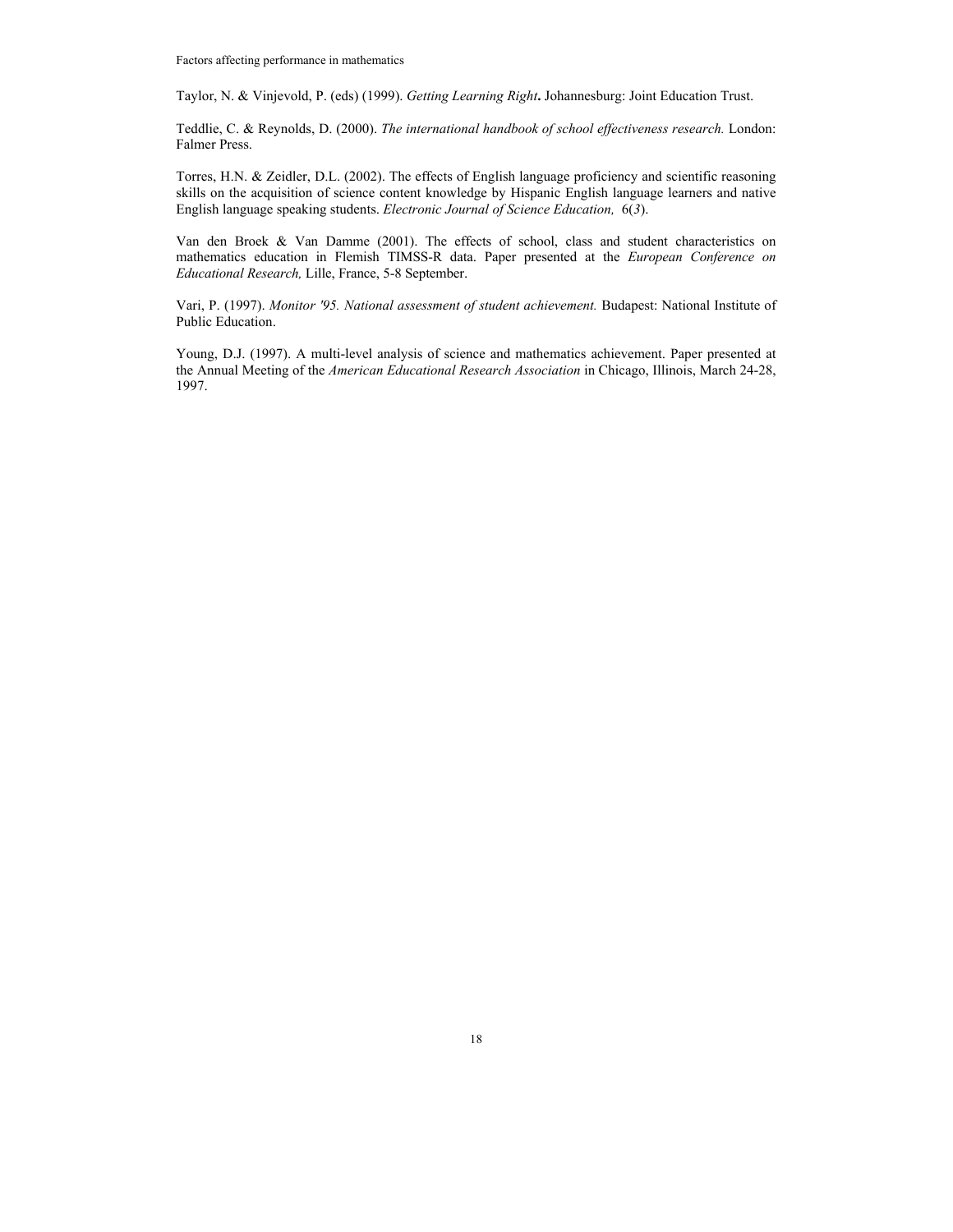| <b>LATENT</b><br><b>VARIABLES</b> | <b>MANIFEST</b><br><b>VARIABLES</b> | <b>DESCRIPTION</b>                                                                                                                           | <b>SCORING</b>                                                                                                               |  |  |  |
|-----------------------------------|-------------------------------------|----------------------------------------------------------------------------------------------------------------------------------------------|------------------------------------------------------------------------------------------------------------------------------|--|--|--|
| <b>MATHSCR</b>                    | <b>MATH</b>                         | Student mean score on TIMSS-<br>R mathematics test                                                                                           | Score out of 800 points                                                                                                      |  |  |  |
| <b>ENGTEST</b>                    | <b>TOTSCORE</b>                     | Student mean score on<br>English language proficiency<br>test                                                                                | Score out of 40 points                                                                                                       |  |  |  |
| <b>RACE</b>                       | RACE 1                              | Race of student: African,<br>Coloured, Indian, White,<br>Asian                                                                               | 1. African<br>Asian<br>2 <sup>1</sup><br>3. Coloured<br>4. Indian<br>5. White                                                |  |  |  |
| AGE                               | AGE 1                               | Age of student                                                                                                                               | Number of years                                                                                                              |  |  |  |
| <b>LANG</b>                       | RALANG 1                            | Language on favourite radio<br>station                                                                                                       | 1. All other langs<br>Afrikaans<br>$2_{-}$<br>3. English                                                                     |  |  |  |
|                                   | <b>HOMELANG</b>                     | Language spoken most often<br>at home                                                                                                        | 0. Other languages<br>African languages<br>1.<br>2. Afrikaans<br>3. English                                                  |  |  |  |
| <b>HOME</b>                       | <b>FAMSIZE</b>                      | Number of people living in<br>the home                                                                                                       |                                                                                                                              |  |  |  |
|                                   | <b>PARENT</b><br>(COMPOSITE)        | Whether students have 2<br>parents                                                                                                           | $\mathbf{0}$<br>$= no$<br>1<br>$=$ yes                                                                                       |  |  |  |
| <b>BOOK</b>                       | <b>BOOKS</b>                        | Number of books in the home                                                                                                                  | $0 - 10$<br>1.<br>2. 11-25<br>$3. \quad 26-100$<br>4. 101-200<br>more than 200<br>5.                                         |  |  |  |
| <b>SES</b>                        | POSSES10<br>(COMPOSITE)             | Computer, electricity, tap<br>water, tv, CD player, radio,<br>own bedroom, flush toilets,<br>car (9 items)                                   | $0.$ no<br>1. yes                                                                                                            |  |  |  |
| <b>CLASSENV</b>                   | <b>OUIETCL</b><br>OBEDCL            | Class climate items<br>Extent to which the students<br>report that students in their<br>classes are quiet in class, are<br>obedient in class | Scale of $(-)1-4 (+)$<br>Strongly agree to strongly disagree<br>Scale of $(-)1-4 (+)$<br>Strongly agree to strongly disagree |  |  |  |

# **Appendix 1**